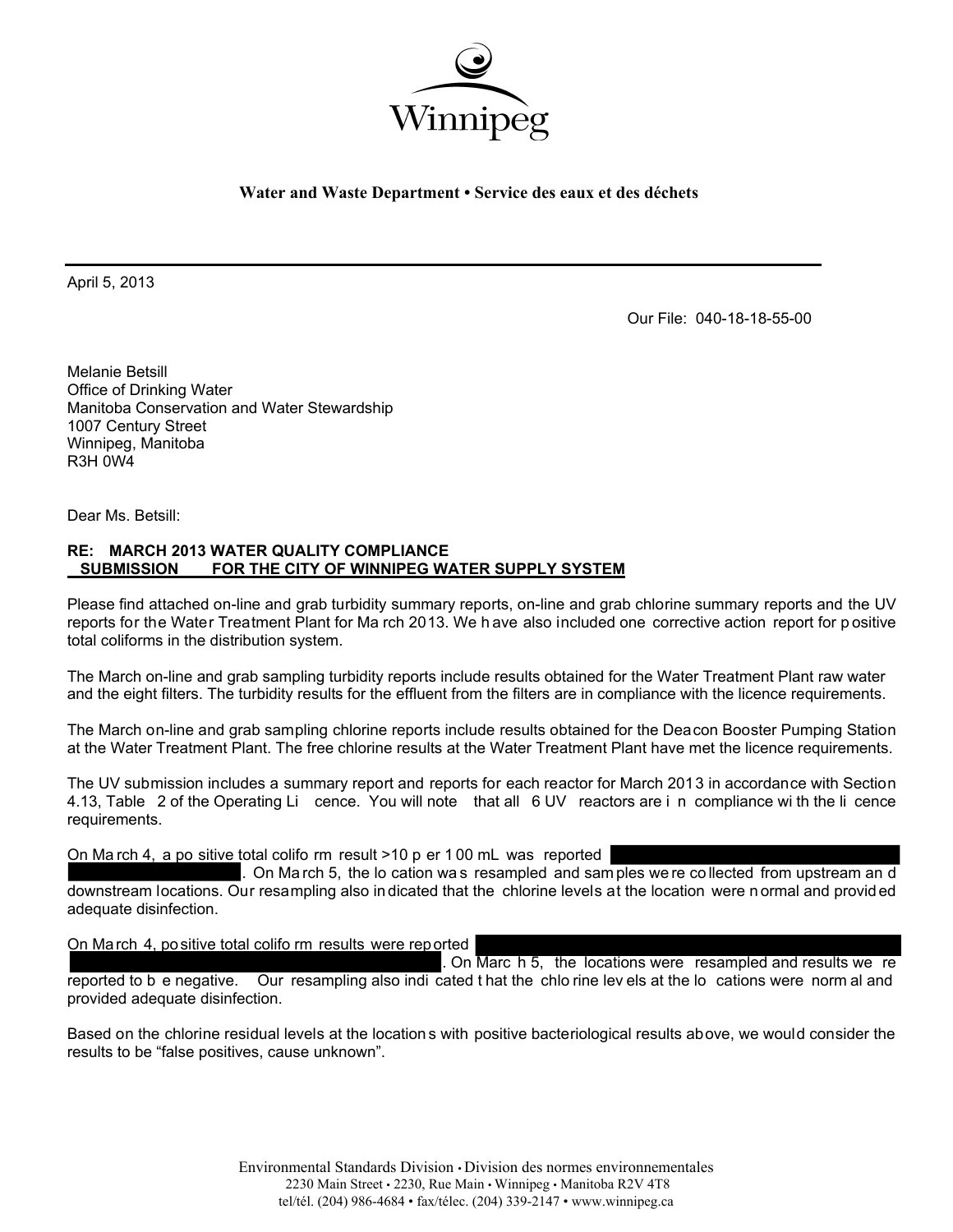Please let me know of any concerns or questions respecting this submission. I may be rea ched at the below a ddress, by telephone at 204-986-4807 or by e-mail at kkjartanson@winnipeg.ca.

Thanks for your ongoing cooperation and understanding in this matter.

Yours sincerely,

*Original signed by:* 

K.J.T. Kjartanson, P.Eng. Manager of Environmental Standards

KJTK:rg **Attachments** 

c: Dr. L. Richards, Winnipeg Regional Health Authority Dr. S. Roberecki, Manitoba Health D.P. Sacher, P.Eng (e-mail) G. Patton, P.Eng. T. Josephson, P.Eng (e-mail) A.J. Weremy, P.Eng S. Fletcher (e-mail)

N:\Compliance Reporting\Submittal Letters\2013\ODW- Letters\Betsill Water March 2013.doc

Embrace the spirit . Vivez l'esprit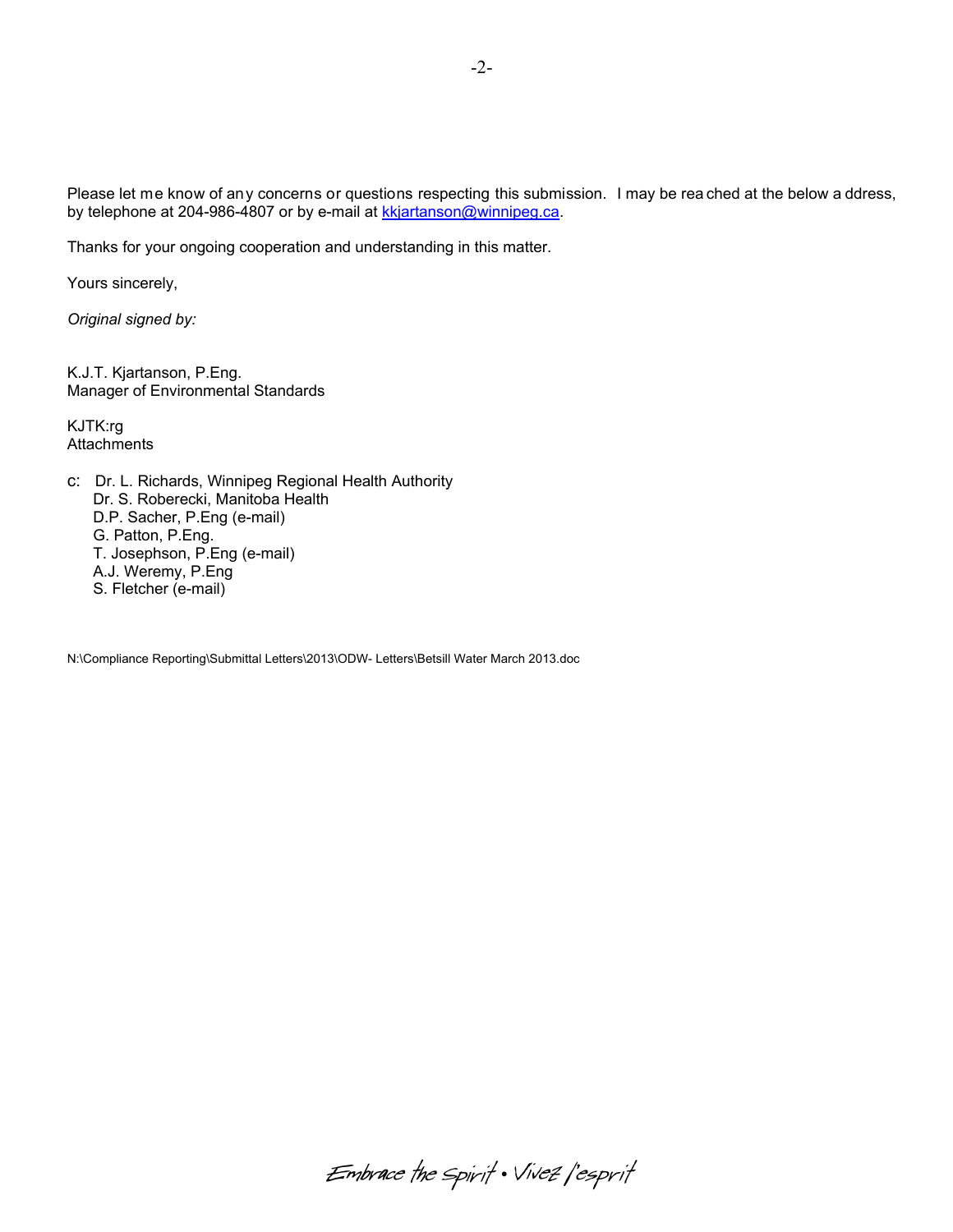

# WATER AND WASTE DEPARTMENT ENVIRONMENTAL STANDARDS DIVISION

| WATER TREATMENT PLANT CHLORINE GRAB MONITORING REPORT    |                                |                                                          |                                |                                 |
|----------------------------------------------------------|--------------------------------|----------------------------------------------------------|--------------------------------|---------------------------------|
| Water System Code: 252.00<br>Licence No. PWS-09-412 A    |                                | <b>Deacon Booster Pumping</b><br><b>Station Branch 1</b> | <b>Deacon Booster Pumping</b>  | <b>Station Branch 2</b>         |
| <b>Date</b>                                              | <b>Free Chlorine</b><br>(mg/L) | <b>Total Chlorine</b><br>(mg/L)                          | <b>Free Chlorine</b><br>(mg/L) | <b>Total Chlorine</b><br>(mg/L) |
| 01-Mar-2013                                              | 1.18                           | 1.31                                                     | 1.07                           | 1.24                            |
| 02-Mar-2013                                              | <b>NS</b>                      | <b>NS</b>                                                | <b>NS</b>                      | <b>NS</b>                       |
| 03-Mar-2013                                              | <b>NS</b>                      | <b>NS</b>                                                | <b>NS</b>                      | <b>NS</b>                       |
| 04-Mar-2013                                              | 1.09                           | 1.21                                                     | 1.08                           | 1.17                            |
| 05-Mar-2013                                              | 0.96                           | 1.15                                                     | 0.85                           | 1.05                            |
| 06-Mar-2013                                              | 0.99                           | 1.21                                                     | 0.97                           | 1.14                            |
| 07-Mar-2013                                              | 1.16                           | 1.25                                                     | 1.11                           | 1.28                            |
| 08-Mar-2013                                              | 1.15                           | 1.31                                                     | 1.14                           | 1.36                            |
| 09-Mar-2013                                              | <b>NS</b>                      | <b>NS</b>                                                | <b>NS</b>                      | <b>NS</b>                       |
| 10-Mar-2013                                              | <b>NS</b>                      | <b>NS</b>                                                | <b>NS</b>                      | <b>NS</b>                       |
| 11-Mar-2013                                              | 1.19                           | 1.36                                                     | 1.17                           | 1.32                            |
| 12-Mar-2013                                              | 1.16                           | 1.34                                                     | 1.13                           | 1.29                            |
| 13-Mar-2013                                              | 1.22                           | 1.39                                                     | 1.26                           | 1.38                            |
| 14-Mar-2013                                              | 1.26                           | 1.38                                                     | 1.26                           | 1.37                            |
| 15-Mar-2013                                              | 1.33                           | 1.44                                                     | 1.22                           | 1.39                            |
| 16-Mar-2013                                              | <b>NS</b>                      | <b>NS</b>                                                | <b>NS</b>                      | <b>NS</b>                       |
| 17-Mar-2013                                              | <b>NS</b>                      | <b>NS</b>                                                | <b>NS</b>                      | <b>NS</b>                       |
| 18-Mar-2013                                              | 1.22                           | 1.41                                                     | 1.22                           | 1.41                            |
| 19-Mar-2013                                              | 1.15                           | 1.35                                                     | 1.26                           | 1.35                            |
| 20-Mar-2013                                              | 1.13                           | 1.33                                                     | 1.23                           | 1.36                            |
| 21-Mar-2013                                              | 1.24                           | 1.38                                                     | 1.25                           | 1.39                            |
| 22-Mar-2013                                              | 1.28                           | 1.43                                                     | 1.24                           | 1.38                            |
| 23-Mar-2013                                              | NS                             | <b>NS</b>                                                | <b>NS</b>                      | <b>NS</b>                       |
| 24-Mar-2013                                              | NS                             | NS                                                       | NS                             | <b>NS</b>                       |
| 25-Mar-2013                                              | 1.19                           | 1.33                                                     | 1.24                           | 1.36                            |
| 26-Mar-2013                                              | 1.35                           | 1.51                                                     | 1.26                           | 1.40                            |
| 27-Mar-2013                                              | 1.22                           | 1.41                                                     | 1.25                           | 1.44                            |
| 28-Mar-2013                                              | 1.22                           | 1.34                                                     | 1.33                           | 1.49                            |
| 29-Mar-2013                                              | <b>NS</b>                      | <b>NS</b>                                                | <b>NS</b>                      | <b>NS</b>                       |
| 30-Mar-2013                                              | <b>NS</b>                      | <b>NS</b>                                                | <b>NS</b>                      | <b>NS</b>                       |
| 31-Mar-2013                                              | <b>NS</b>                      | <b>NS</b>                                                | <b>NS</b>                      | <b>NS</b>                       |
| Total number of measurements taken, A:                   | 20                             |                                                          | 20                             |                                 |
| <b>Chlorine Standard for Monitoring Location (mg/L):</b> | 0.50                           |                                                          | 0.50                           |                                 |
| Number of measurements meeting standard, B:              | 20                             |                                                          | 20                             |                                 |
| Compliance with Chlorine Standard, C= B/A X 100%:        | 100%                           |                                                          | 100%                           |                                 |

NS: No Sample NA: Not Analyzed OL: Off-Line

| Comments: | <b>Report Compiled By:</b> | <b>H.Demchenko</b> |  |
|-----------|----------------------------|--------------------|--|
|-----------|----------------------------|--------------------|--|

**Approved in LIMS By: S.Fletcher/ A.Vanderstel**

Date Approved: 4-Apr-13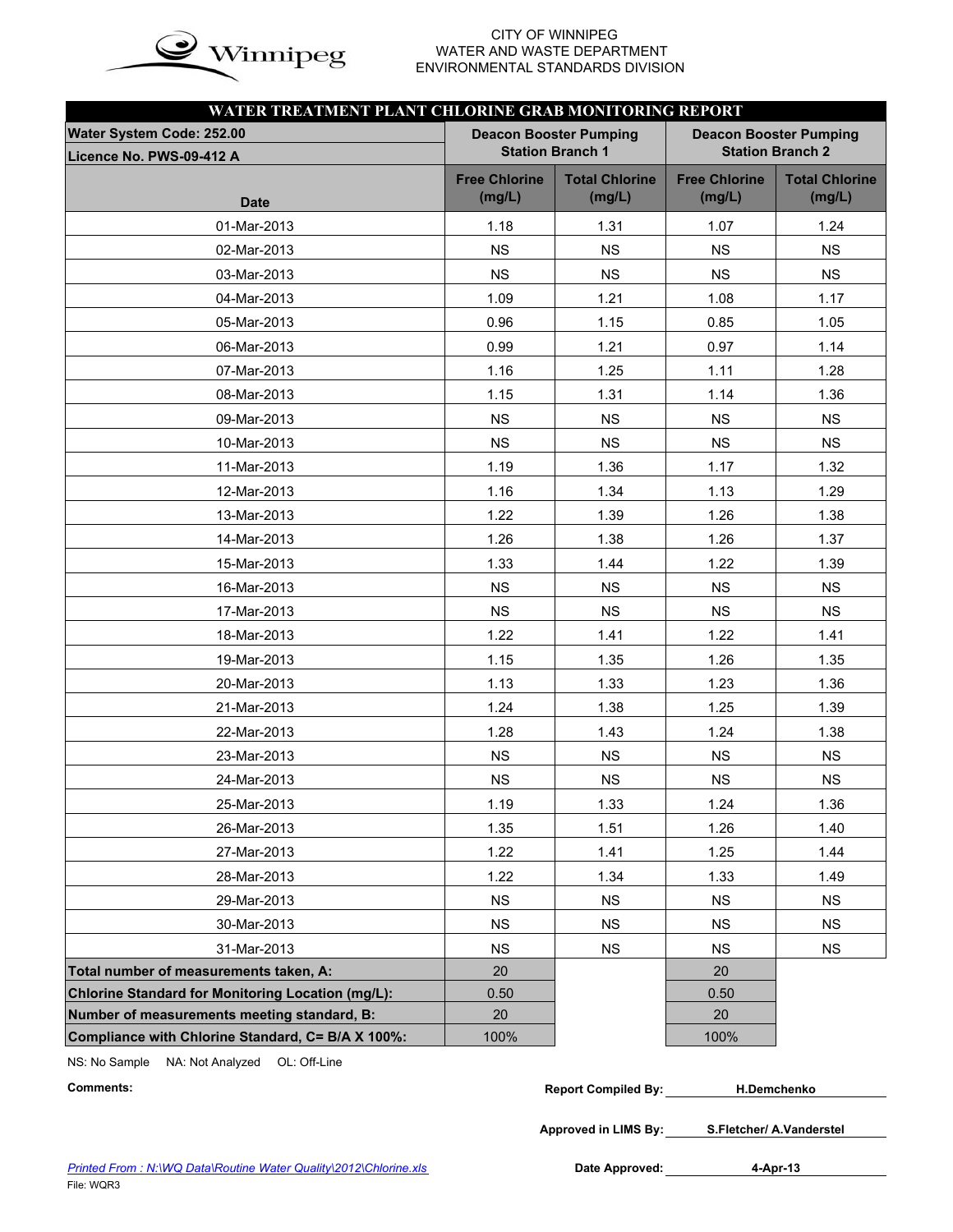

## **City of Winnipeg**

Water and Waste Department Water Services Division

## WATER TREATMENT PLANT FREE CHLORINE ON-LINE MONITORING REPORT

## Deacon Booster Pumping Station

| Water System Code: |
|--------------------|
| Licence Number:    |
| Report Created:    |

**PWS-09-412 A** 01 April 2013 Water System Code: **252.00**

Report Period: March 2013

|                                             |            |         | <b>BRANCH1</b><br>[mg/L] | <b>BRANCH2</b><br>[mg/L] |         |
|---------------------------------------------|------------|---------|--------------------------|--------------------------|---------|
|                                             | Date       | Average | Minimum                  | Average                  | Minimum |
|                                             | 1/03/2013  | 1.15    | 1.09                     | 1.02                     | 0.98    |
|                                             | 2/03/2013  | 1.02    | 0.93                     | 0.96                     | 0.92    |
|                                             | 3/03/2013  | 0.93    | 0.87                     | 0.92                     | 0.90    |
|                                             | 4/03/2013  | 0.95    | 0.89                     | 0.90                     | 0.78    |
|                                             | 5/03/2013  | 0.88    | 0.78                     | 0.82                     | 0.77    |
|                                             | 6/03/2013  | 0.86    | 0.75                     | 0.92                     | 0.79    |
|                                             | 7/03/2013  | 0.98    | 0.92                     | 1.05                     | 0.97    |
|                                             | 8/03/2013  | 1.05    | 0.94                     | 1.03                     | 1.00    |
|                                             | 9/03/2013  | 1.13    | 1.05                     | 1.03                     | 0.99    |
|                                             | 10/03/2013 | 1.20    | 1.15                     | 1.00                     | 0.96    |
|                                             | 11/03/2013 | 1.18    | 1.13                     | 0.98                     | 0.95    |
|                                             | 12/03/2013 | 1.19    | 1.13                     | 0.99                     | 0.96    |
|                                             | 13/03/2013 | 1.11    | 1.05                     | 1.01                     | 0.96    |
|                                             | 14/03/2013 | 1.09    | 0.89                     | 0.98                     | 0.78    |
|                                             | 15/03/2013 | 1.16    | 1.09                     | 1.08                     | 1.04    |
|                                             | 16/03/2013 | 1.13    | 1.09                     | 1.11                     | 1.08    |
|                                             | 17/03/2013 | 1.15    | 1.11                     | 1.14                     | 1.10    |
|                                             | 18/03/2013 | 1.19    | 1.11                     | 1.17                     | 1.12    |
|                                             | 19/03/2013 | 1.18    | 1.14                     | 1.14                     | 1.10    |
|                                             | 20/03/2013 | 1.13    | 1.06                     | 1.12                     | 1.06    |
|                                             | 21/03/2013 | 1.13    | 1.09                     | 1.15                     | 1.11    |
|                                             | 22/03/2013 | 1.14    | 1.11                     | 1.16                     | 1.13    |
|                                             | 23/03/2013 | 1.15    | 1.07                     | 1.17                     | 1.07    |
|                                             | 24/03/2013 | 1.18    | 1.03                     | 1.21                     | 1.09    |
|                                             | 25/03/2013 | 1.22    | 1.12                     | 1.25                     | 1.15    |
|                                             | 26/03/2013 | 1.22    | 1.00                     | 1.19                     | 1.01    |
|                                             | 27/03/2013 | 1.09    | 1.03                     | 1.15                     | 1.11    |
|                                             | 28/03/2013 | 1.06    | 1.03                     | 1.15                     | 1.12    |
|                                             | 29/03/2013 | 1.03    | 0.98                     | 1.16                     | 1.10    |
|                                             | 30/03/2013 | 1.09    | 0.97                     | 1.06                     | 1.00    |
|                                             | 31/03/2013 | 1.17    | 1.11                     | 1.07                     | 1.03    |
| Total Number of Measurements, A:            |            |         | 21570                    |                          | 21570   |
| Minimum Free Chlorine Standard:             |            |         | 0.50                     |                          | 0.50    |
| Number of Measurements Meeting Standard, B: |            |         | 21570                    |                          | 21570   |
| COMPLIANCE, $C = B/A \times 100\%$ :        |            |         | 100.00                   |                          | 100 00  |

File Path: N:\Water Treatment Branch\Administration\Reports\Regulatory Submissions\Chlorine\2013\03-March

Submitted By (Print): D. Minor

Signature: Original signed by D.Minor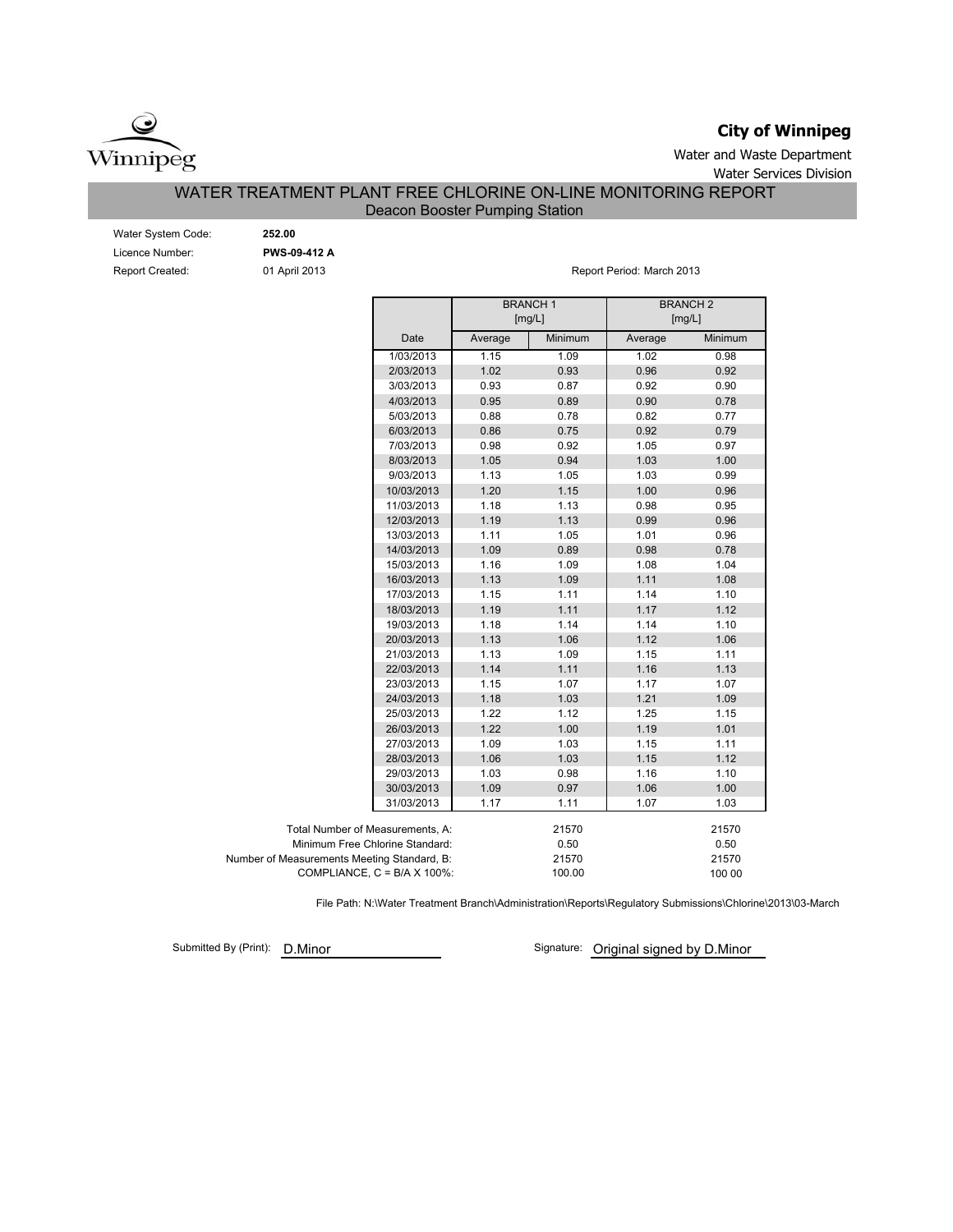

### CITY OF WINNIPEG WATER AND WASTE DEPARTMENT ENVIRONMENTAL STANDARDS DIVISION

## **WATER TREATMENT PLANT TURBIDITY GRAB MONITORING REPORT**

| Water System Code: 252.00                                |                  |           |                 |                     | <b>Turbidity (NTU)</b> |           |                 |                     |           |
|----------------------------------------------------------|------------------|-----------|-----------------|---------------------|------------------------|-----------|-----------------|---------------------|-----------|
| Licence No. PWS-09-412RR                                 |                  |           |                 |                     |                        |           |                 |                     |           |
| <b>Date</b>                                              | <b>Raw Water</b> | Filter 1  | <b>Filter 2</b> | Filter <sub>3</sub> | Filter 4               | Filter 5  | <b>Filter 6</b> | Filter <sub>7</sub> | Filter 8  |
| 01-Mar-2013                                              | 0.43             | OL        | 0.09            | 0.08                | OL                     | 0.10      | 0.09            | 0.09                | 0.08      |
| 02-Mar-2013                                              | <b>NS</b>        | <b>NS</b> | <b>NS</b>       | <b>NS</b>           | <b>NS</b>              | <b>NS</b> | <b>NS</b>       | <b>NS</b>           | <b>NS</b> |
| 03-Mar-2013                                              | <b>NS</b>        | <b>NS</b> | <b>NS</b>       | <b>NS</b>           | <b>NS</b>              | <b>NS</b> | <b>NS</b>       | <b>NS</b>           | <b>NS</b> |
| 04-Mar-2013                                              | 0.38             | OL        | 0.12            | 0.14                | 0.13                   | OL        | 0.18            | 0.14                | 0.08      |
| 05-Mar-2013                                              | 0.34             | 0.10      | 0.09            | 0.16                | 0.08                   | 0.07      | OL              | 0.07                | OL        |
| 06-Mar-2013                                              | 0.44             | OL        | 0.12            | 0.07                | 0.16                   | 0.09      | 0.07            | 0.08                | 0.07      |
| 07-Mar-2013                                              | 0.33             | 0.17      | OL              | 0.11                | 0.17                   | 0.09      | 0.09            | 0.06                | 0.10      |
| 08-Mar-2013                                              | 0.45             | 0.14      | 0.11            | 0.07                | 0.10                   | 0.07      | 0.08            | 0.10                | OL        |
| 09-Mar-2013                                              | <b>NS</b>        | <b>NS</b> | <b>NS</b>       | <b>NS</b>           | <b>NS</b>              | <b>NS</b> | <b>NS</b>       | <b>NS</b>           | <b>NS</b> |
| 10-Mar-2013                                              | <b>NS</b>        | <b>NS</b> | <b>NS</b>       | <b>NS</b>           | <b>NS</b>              | <b>NS</b> | <b>NS</b>       | <b>NS</b>           | <b>NS</b> |
| 11-Mar-2013                                              | 0.34             | OL        | 0.12            | 0.09                | OL                     | 0.11      | 0.16            | 0.15                | 0.08      |
| 12-Mar-2013                                              | 0.37             | 0.06      | OL              | 0.07                | 0.05                   | 0.06      | OL              | 0.05                | 0.06      |
| 13-Mar-2013                                              | 0.40             | 0.07      | 0.09            | 0.08                | OL                     | 0.07      | 0.05            | 0.08                | OL        |
| 14-Mar-2013                                              | 0.30             | 0.07      | OL              | 0.08                | 0.08                   | 0.08      | 0.08            | OL                  | 0.08      |
| 15-Mar-2013                                              | 0.30             | 0.09      | 0.05            | OL                  | 0.07                   | 0.06      | 0.06            | 0.07                | OL        |
| 16-Mar-2013                                              | <b>NS</b>        | <b>NS</b> | <b>NS</b>       | <b>NS</b>           | <b>NS</b>              | <b>NS</b> | <b>NS</b>       | <b>NS</b>           | <b>NS</b> |
| 17-Mar-2013                                              | <b>NS</b>        | <b>NS</b> | <b>NS</b>       | <b>NS</b>           | <b>NS</b>              | <b>NS</b> | <b>NS</b>       | <b>NS</b>           | <b>NS</b> |
| 18-Mar-2013                                              | 0.32             | 0.06      | 0.06            | 0.14                | OL                     | 0.06      | 0.06            | 0.07                | OL        |
| 19-Mar-2013                                              | 0.43             | OL        | 0.08            | 0.08                | 0.07                   | <b>OL</b> | 0.07            | 0.08                | 0.08      |
| 20-Mar-2013                                              | 0.36             | 0.07      | 0.08            | OL                  | 0.07                   | 0.06      | OL              | 0.05                | 0.07      |
| 21-Mar-2013                                              | 0.29             | OL        | 0.07            | 0.08                | OL                     | 0.08      | 0.08            | 0.06                | 0.06      |
| 22-Mar-2013                                              | 0.35             | 0.07      | OL              | 0.09                | 0.09                   | 0.08      | 0.09            | OL                  | 0.06      |
| 23-Mar-2013                                              | <b>NS</b>        | <b>NS</b> | <b>NS</b>       | <b>NS</b>           | <b>NS</b>              | <b>NS</b> | <b>NS</b>       | <b>NS</b>           | <b>NS</b> |
| 24-Mar-2013                                              | <b>NS</b>        | <b>NS</b> | <b>NS</b>       | <b>NS</b>           | <b>NS</b>              | <b>NS</b> | <b>NS</b>       | <b>NS</b>           | <b>NS</b> |
| 25-Mar-2013                                              | 0.34             | 0.11      | 0.07            | 0.08                | 0.11                   | 0.13      | 0.08            | 0.08                | 0.08      |
| 26-Mar-2013                                              | 0.34             | OL        | 0.07            | 0.08                | OL                     | 0.08      | 0.07            | 0.09                | 0.06      |
| 27-Mar-2013                                              | 0.28             | 0.11      | 0.09            | 0.12                | 0.09                   | 0.09      | 0.13            | OL                  | 0.09      |
| 28-Mar-2013                                              | 0.28             | 0.09      | 0.06            | 0.14                | 0.12                   | 0.12      | 0.09            | 0.06                | OL        |
| 29-Mar-2013                                              | <b>NS</b>        | 0.07      | 0.09            | 0.08                | 0.08                   | 0.14      | 0.08            | 0.10                | 0.08      |
| 30-Mar-2013                                              | <b>NS</b>        | <b>NS</b> | <b>NS</b>       | <b>NS</b>           | <b>NS</b>              | <b>NS</b> | <b>NS</b>       | <b>NS</b>           | <b>NS</b> |
| 31-Mar-2013                                              | <b>NS</b>        | <b>NS</b> | <b>NS</b>       | <b>NS</b>           | <b>NS</b>              | <b>NS</b> | <b>NS</b>       | <b>NS</b>           | <b>NS</b> |
| Total number of measurements taken, A:                   |                  | 14        | 17              | 19                  | 15                     | 19        | 18              | 18                  | 15        |
| <b>Turbidity Standard for Monitoring Location (NTU):</b> |                  | 0.30      | 0.30            | 0.30                | 0.30                   | 0.30      | 0.30            | 0.30                | 0.30      |
| Number of measurements meeting standard, B:              |                  | 14        | 17              | 19                  | 15                     | 19        | 18              | 18                  | 15        |
| Compliance with Turbidity Standard, C= B/A X 100%:       |                  | 100%      | 100%            | 100%                | 100%                   | 100%      | 100%            | 100%                | 100%      |

NS: No Sample NA: Not Analyzed OL: Off-Line

```
Comments: Report Compiled By:
H.Demchenko
```
**Approved in LIMS By: S.Fletcher/ A.Vanderstel**

Date Approved: 4-Apr-13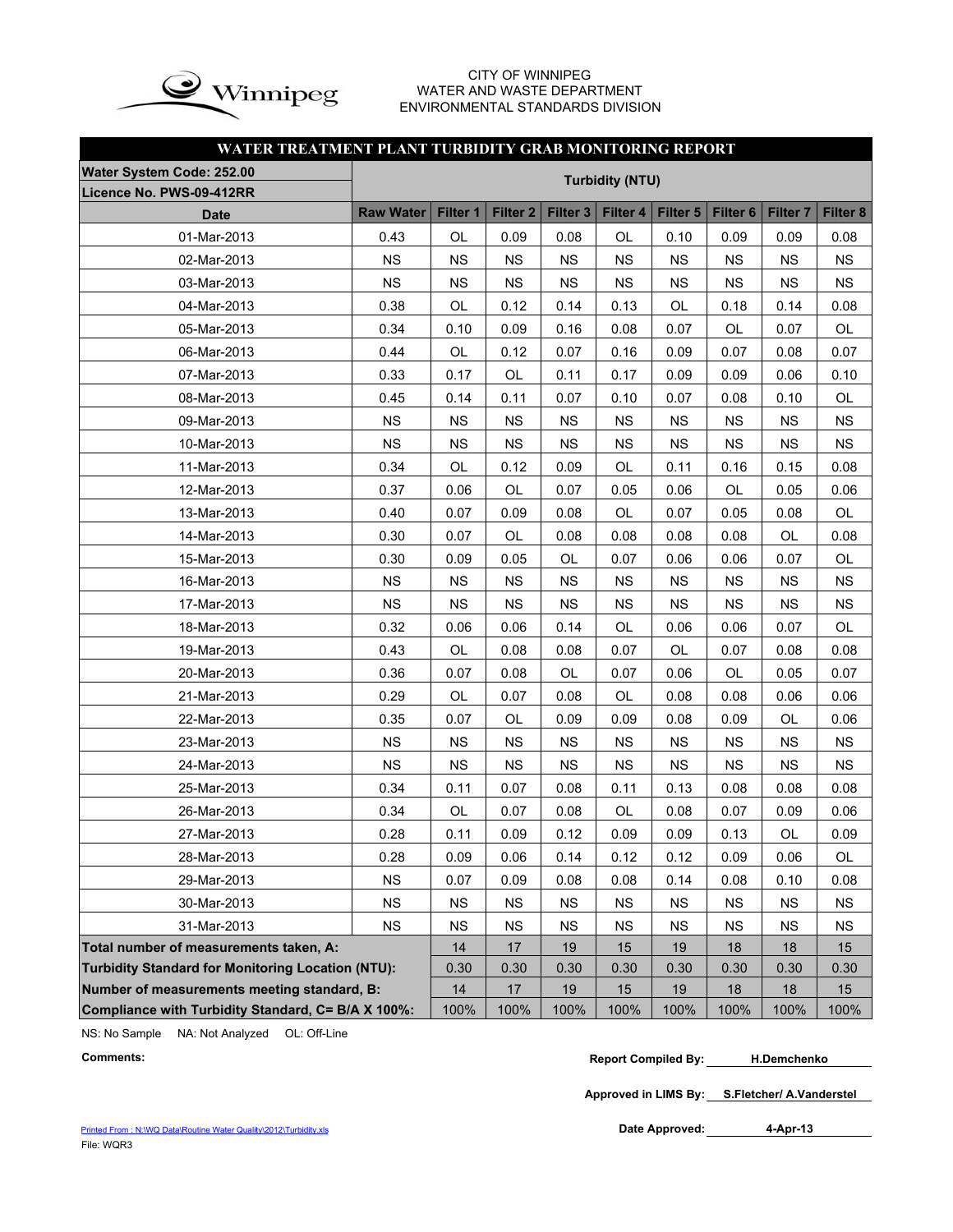

WATER AND WASTE DEPARTMENTWATER SERVICES DIVISION

 Water System Code: **252.00** Licence Number: **PWS-09-412 A**

|                                                     |                                                   |                            |             |           |      |           |       |           | WATER TREATMENT PLANT TURBIDITY ON-LINE MONITORING REPORT |           |      |             |       |           |       |           |      |           |
|-----------------------------------------------------|---------------------------------------------------|----------------------------|-------------|-----------|------|-----------|-------|-----------|-----------------------------------------------------------|-----------|------|-------------|-------|-----------|-------|-----------|------|-----------|
|                                                     |                                                   | March 2013 Turbidity (NTU) |             |           |      |           |       |           |                                                           |           |      |             |       |           |       |           |      |           |
|                                                     |                                                   | Raw                        | Filter #1   |           |      | Filter #2 |       | Filter #3 |                                                           | Filter #4 |      | Filter #5   |       | Filter #6 |       | Filter #7 |      | Filter #8 |
|                                                     | Date                                              | Avg                        | Avg         | Max       | Avg  | Max       | Avg   | Max       | Avg                                                       | Max       | Avg  | Max         | Avg   | Max       | Avg   | Max       | Avg  | Max       |
|                                                     | 1/03/2013                                         | 0.32                       | 0.04        | 0.11      | 0.01 | 0.02      | 003   | 005       | 0.03                                                      | 0.10      | 0.04 | 0.11        | 002   | 0 0 6     | 007   | 0.11      | 0.02 | 0.07      |
|                                                     | 2/03/2013                                         | 0.32                       | 0.04        | 006       | 0.01 | 0.04      | 004   | 009       | 0.05                                                      | 0 0 6     | 0.03 | 0.09        | 002   | 007       | 004   | 0.11      | 0.03 | 0.05      |
|                                                     | 3/03/2013                                         | 0.32                       | 0.05        | 0.10      | 0.00 | 0.01      | 0 0 3 | 0.10      | 0.04                                                      | 009       | 0.05 | 0.08        | 0 0 1 | 0 0 3     | 0 0 6 | 0.08      | 0.02 | 0.07      |
|                                                     | 4/03/2013                                         | 0.32                       | 0.04        | 0 0 9     | 0.01 | 0.11      | 004   | 0.13      | 0.04                                                      | 009       | 0.04 | 0.09        | 002   | 006       | 0 0 5 | 0.10      | 0.02 | 0.03      |
|                                                     | 5/03/2013                                         | 0.32                       | 0.05        | 007       | 0.01 | 0.15      | 004   | 0.10      | 0.05                                                      | 007       | 0.04 | 0.08        | 001   | 008       | 005   | 0.24      | 0.02 | 0.08      |
|                                                     | 6/03/2013                                         | 0.31                       | 0.04        | 0 0 9     | 0.02 | 0.03      | 004   | 004       | 0.04                                                      | 009       | 0.05 | 0.18        | 001   | 002       | 005   | 0.09      | 0.01 | 0.06      |
|                                                     | 7/03/2013                                         | 0.31                       | 0.05        | 0 0 6     | 0.02 | 0.08      | 0 0 4 | 0 0 9     | 0.04                                                      | 006       | 0.04 | 0.09        | 002   | 005       | 0 0 4 | 0.08      | 0.02 | 0.03      |
|                                                     | 8/03/2013                                         | 0.30                       | 0.04        | 009       | 0.01 | 0.03      | 003   | 008       | 0.04                                                      | 009       | 0.05 | 0.07        | 001   | 002       | 005   | 0.06      | 0.01 | 0.04      |
|                                                     | 9/03/2013                                         | 0.30                       | 0.03        | 007       | 0.02 | 0.06      | 0 0 4 | 0 0 5     | 0.02                                                      | 004       | 0.03 | 0.08        | 002   | 005       | 003   | 0.08      | 0.01 | 0.02      |
|                                                     | 10/03/2013                                        | 0.29                       | 0.04        | 005       | 0.01 | 0.05      |       | 0 02 0 08 | 0.04                                                      | 008       | 0.04 | 0.06        | 001   | 004       | 003   | 0.05      | 0.01 | 0.05      |
|                                                     | 11/03/2013                                        | 0.29                       | 0.03        | 007       | 0.01 | 0.03      | 0 0 3 | 004       | 0.02                                                      | 006       | 0.03 | 0.08        | 001   | 003       | 004   | 0.07      | 0.01 | 0.02      |
|                                                     | 12/03/2013                                        | 0.29                       | 0.03        | 005       | 0.01 | 0.04      | 0 0 3 | 007       | 0.03                                                      | 0 0 4     | 0.03 | 0.05        | 001   | 005       | 003   | 0.07      | 0.01 | 0.04      |
|                                                     | 13/03/2013                                        | 0.28                       | 0.03        | 006       | 0.01 | 0.01      | 002   | 006       | 0.02                                                      | 006       | 0.04 | 0.07        | 001   | 002       | 004   | 0.05      | 0.01 | 0.03      |
|                                                     | 14/03/2013                                        | 0.30                       | $0.02$ 0 06 |           | 0.01 | 0.08      | 003   | 008       | 0.02                                                      | 006       | 0.02 | 0.07        | 001   | 007       | 003   | 0.08      | 0.01 | 0.05      |
|                                                     | 15/03/2013                                        | 0.28                       | 0.04        | 0 21      | 0.01 | 0.03      | 004   | 008       | 0.03                                                      | 007       | 0.04 | 0.06        | 001   | 0 0 4     | 004   | 0.10      | 0.01 | 0.03      |
|                                                     | 16/03/2013                                        | 0.27                       | 0.03        | 008       | 0.00 | 0.02      | 003   | 008       | 0.02                                                      | 008       | 0.02 | 0.09        | 001   | 002       | 005   | 0.08      | 0.00 | 0.01      |
|                                                     | 17/03/2013                                        | 0.27                       | 0.04        | 005       | 0.00 | 0.02      | 003   | 006       | 0.04                                                      | 0 0 5     |      | $0.02$ 0.04 | 001   | 004       | 0 0 4 | 0.09      | 0.01 | 0.04      |
|                                                     | 18/03/2013                                        | 0.26                       | 0.04        | 007       | 0.00 | 0.00      | 003   | 0.10      | 0.02                                                      | 0 0 6     | 0.04 | 0.07        | 001   | 0 0 3     | 006   | 0.07      | 0.01 | 0.03      |
|                                                     | 19/03/2013                                        | 0.26                       | $0.03$ 0 08 |           | 0.00 | 0.03      | 003   | 005       | 0.02                                                      | 0 0 5     |      | $0.02$ 0.06 | 0 0 2 | 004       | 0 0 4 | 0.09      | 0.01 | 0.01      |
|                                                     | 20/03/2013                                        | 0.25                       |             | 0.05 0.06 | 0.00 | 0.03      | 003   | 006       | 0.04                                                      | 007       | 0.03 | 0.05        | 001   | 004       | 004   | 0.07      | 0.01 | 0.03      |
|                                                     | 21/03/2013                                        | 0.25                       | 0.04        | 009       | 0.00 | 0.02      | 003   | 005       | 0.03                                                      | 008       | 0.04 | 0.08        | 001   | 0 0 3     | 007   | 0.10      | 0.01 | 0.04      |
|                                                     | 22/03/2013                                        | 0.25                       | 0.04        | 006       | 0.00 | 0.04      | 004   | 009       | 0.04                                                      | 0 0 5     | 0.03 | 0.08        | 001   | 0 0 5     | 004   | 0.10      | 0.01 | 0.02      |
|                                                     | 23/03/2013                                        | 0.25                       | 0.05        | 0.10      | 0.00 | 0.00      | 003   | 007       | 0.03                                                      | 009       | 0.04 | 0.07        | 001   | 002       | 0 0 6 | 0.08      | 0.01 | 0.04      |
|                                                     | 24/03/2013                                        | 0.26                       | 0.03        | 009       | 0.00 | 0.04      | 004   | 0 0 5     | 0.03                                                      | 005       | 0.03 | 0.08        | 002   | 0 0 6     | 004   | 0.20      | 0.01 | 0.02      |
|                                                     | 25/03/2013                                        | 0.26                       | 0.05        | 006       | 0.00 | 0.04      | 003   | 0.16      | 0.04                                                      | 008       | 0.04 | 0.05        | 001   | 005       | 0 0 4 | 0.07      | 0.01 | 0.04      |
|                                                     | 26/03/2013                                        | 0.26                       | 0.03        | 0 0 9     | 0.00 | 0.01      | 003   | 004       | 0.02                                                      | 008       | 0.03 | 0.07        | 001   | 002       | 006   | 0.09      | 0.00 | 0.04      |
|                                                     | 27/03/2013                                        | 0.26                       | 0.04        | 0 0 6     | 0.00 | 0.04      | 0 0 4 | 0 0 7     | 0.04                                                      | 005       | 0.02 | 0.08        | 001   | 0 0 4     | 004   | 0.10      | 0.01 | 0.02      |
|                                                     | 28/03/2013                                        | 0.26                       | 0.05        | 009       | 0.00 | 0.01      | 003   | 008       | 0.03                                                      | 008       | 0.04 | 0.08        | 001   | 004       | 006   | 0.08      | 0.01 | 0.04      |
|                                                     | 29/03/2013                                        | 0.27                       | 0.03        | 008       | 0.00 | 0.02      | 003   | 0 0 5     | 0.02                                                      | 0 0 4     | 0.03 | 0.11        | 002   | 004       | 004   | 0.10      | 0.01 | 0.01      |
|                                                     | 30/03/2013                                        | 0.27                       | 0.06        | 007       | 0.00 | 0.04      | 003   | 009       | 0.05                                                      | 007       | 0.04 | 0.05        | 001   | 005       | 005   | 0.07      | 0.01 | 0.04      |
|                                                     | 31/03/2013                                        | 0.27                       | $0.05$ 0.10 |           | 0.01 | 0.04      | 004   | 0 0 5     | 0.03                                                      | 008       | 0.02 | 0.08        | 002   | 003       | 006   | 0.10      | 0.00 | 0.01      |
|                                                     | Total Number of Measurements Taken, A:            |                            |             | 14319     |      | 12683     |       | 14429     |                                                           | 11297     |      | 14797       |       | 14791     |       | 15210     |      | 14347     |
|                                                     | Turbidity Standard for Monitoring Location (NTU): |                            |             | 0 30      |      | 0.30      |       | 0.30      |                                                           | 0.30      |      | 0 30        |       | 0 30      |       | 0.30      |      | 0 30      |
|                                                     | Number of Measurements Meeting Standard, B:       |                            |             | 14319     |      | 12683     |       | 14429     |                                                           | 11297     |      | 14797       |       | 14791     |       | 15210     |      | 14347     |
| Compliance with Turbidity Standard, C = B/A X 100%: |                                                   |                            |             | 100 00%   |      | 100 00%   |       | 100.00%   |                                                           | 100.00%   |      | 100.00%     |       | 100 00%   |       | 100 00%   |      | 100 00%   |

File Path: N:\Water Treatment Branch\Administration\Reports\Regulatory Submissions\Turbidity\2013\03-March

D.Minor**Submitted By (Print) Signature**

Signature Original signed by D.Minor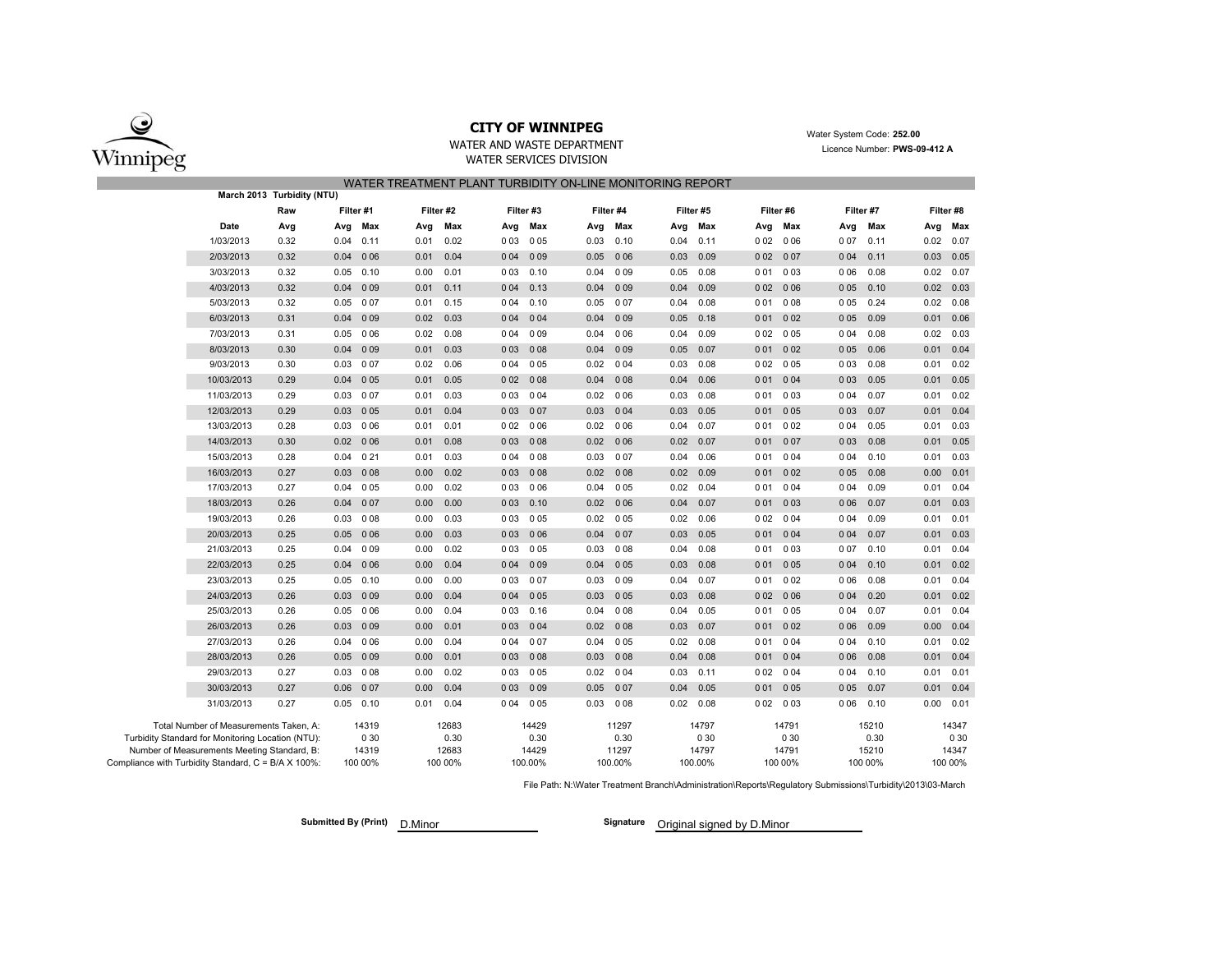

Water and Waste Department • Service des eaux et des déchets

Monday, March 11, 2013 **Our Incident/Report No: 01-2013**  LIMS Reference No: **35242**

Ms. Melanie Betsill Drinking Water Officer Manitoba Water Stewardship, Office of Drinking Water 1007 Century Street Winnipeg MB R3H 0W4

## **RE: CORRECTIVE ACTION REPORT**

| <b>WATER SYSTEM</b><br><b>WATER SYSTEM CODE</b><br><b>LOCATION OF NON-COMPLIANT INCIDENT</b> | Winnipeg Public Water System<br>252.00<br>Winnipeg 3-Dist NE02; NE07; SW07                                                                                                                                                                                                    |
|----------------------------------------------------------------------------------------------|-------------------------------------------------------------------------------------------------------------------------------------------------------------------------------------------------------------------------------------------------------------------------------|
| <b>OPERATOR IN CHARGE</b>                                                                    | <b>NA</b>                                                                                                                                                                                                                                                                     |
| <b>INCIDENT REPORTED BY</b>                                                                  | Steve Fletcher, Supervisor of Analytical Services Branch                                                                                                                                                                                                                      |
| <b>TYPE OF NON-COMPLIANT INCIDENT</b><br><b>INCIDENT DATE</b>                                | 1. High positive Total Coliform (>10 per100mL), 3 MR 41/2007<br>2. Low positive Total Coliform (<10 per100mL), 3 MR 41/2007                                                                                                                                                   |
|                                                                                              | March 04, 2013                                                                                                                                                                                                                                                                |
| <b>DESCRIPTION OF CORRECTIVE ACTIONS</b>                                                     | AS SOON AS POSSIBLE: Re-sampled original locations, also<br>tested additional samples upstream/downstream where Total<br>Coliform >10 per 100 mL was reported. All additional samples<br>tested for turbidity, free/total chlorine and temperature. The ODW<br>was contacted. |
| <b>TEST RESULTS</b>                                                                          | See Attached                                                                                                                                                                                                                                                                  |

NOTES/COMMENTS:

1. All microbiological tests performed by contract laboratory.

2. UP/DOWN STREAM testing performed when EC is >0 /100mL, TC is >10 /100mL or when resample/consecutive sample is positive for EC or TC or as directed by the Manager of Environmental Standards Division or the Office of Drinking Water

3. INITIAL chlorine, turbidity and temperature only tested at the required 39 sample locations.

4. NR-No Result due to laboratory/analyst error.

**EMERGENCY REPORTING IS REQUIRED WHERE A POTENTIAL HEALTH RISK IS INVOLVED. FOLLOW THE INSTRUCTIONS OF YOUR DRINKING WATER OFFICER ON SITUATIONS REQUIRING IMMEDIATE REPORTING**

**DISTRIBUTION**

FORWARD THE ORIGINAL TO THE DRINKING WATER OFFICER WITH THE MONTHLY COMPLIANCE SUBMISSIONS.

**Contact the Drinking Water Officer for any comments, questions or concerns**

REFERENCE: ODW-RF-016

Embrace the spirit . Vivez l'esprit

Environmental Standards Division • Division des normes environnementales 2230 Main Street. • 2230, rue Main • Winnipeg • Manitoba R2V 4T8 fax/téléc. (204) 339-2147 • www.winnipeg.ca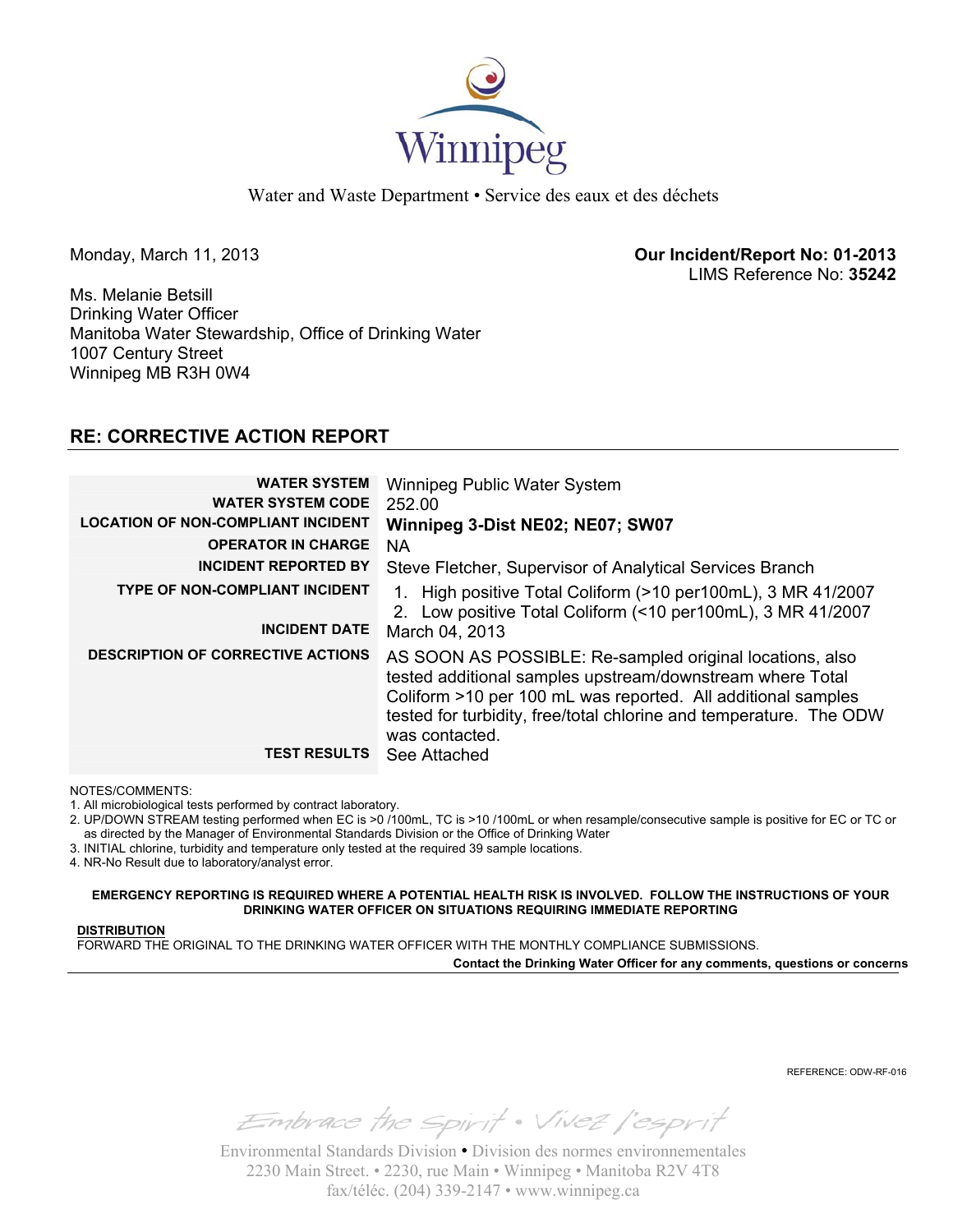| SampleName   | <b>Sample</b><br>Number | Date<br>Sampled  | ColiEsch-QT<br>(MPNU/100mL) | ColiTotal-QT<br>(MPNU/100mL) | Chlorine, Free<br>(mg/L) | Chlorine, Total<br>(mg/L) | Temperature<br>$(^{\circ}C)$ | Turbidity<br>(ntu) |
|--------------|-------------------------|------------------|-----------------------------|------------------------------|--------------------------|---------------------------|------------------------------|--------------------|
| <b>NE02_</b> |                         | 352988 04-Mar-13 | <1                          | 16                           | 1.13                     | 1.30                      | 3.4                          | 0.21               |
| <b>NE02_</b> |                         | 353499 05-Mar-13 | <1                          | $<$ 1                        | 0.95                     | 1.12                      | 3.4                          | 0.18               |
| NEO2         |                         | 353497 05-Mar-13 | < 1                         | $<$ 1                        | 0.91                     | 1.09                      | 3.8                          | 0.21               |
| <b>NE02_</b> |                         | 353498 05-Mar-13 | $<$ 1                       | $<$ 1                        | 0.88                     | 1.23                      | 6.2                          | 0.20               |
| <b>NE07_</b> |                         | 352993 04-Mar-13 | < 1                         |                              | 1.04                     | 1.16                      | 3.8                          | 0.20               |
| NE07_        |                         | 353500 05-Mar-13 | $<$ 1                       | $<$ 1                        | 0.99                     | 1.12                      | 4.0                          | 0.27               |
| <b>SW07</b>  |                         | 353025 04-Mar-13 | <1                          |                              | 0.82                     | 1.01                      | 5.6                          | 0.26               |
| <b>SW07</b>  | 353501                  | 05-Mar-13        | $<$ 1                       | $<$ 1                        | 0.99                     | 1.12                      | 4.0                          | 0.18               |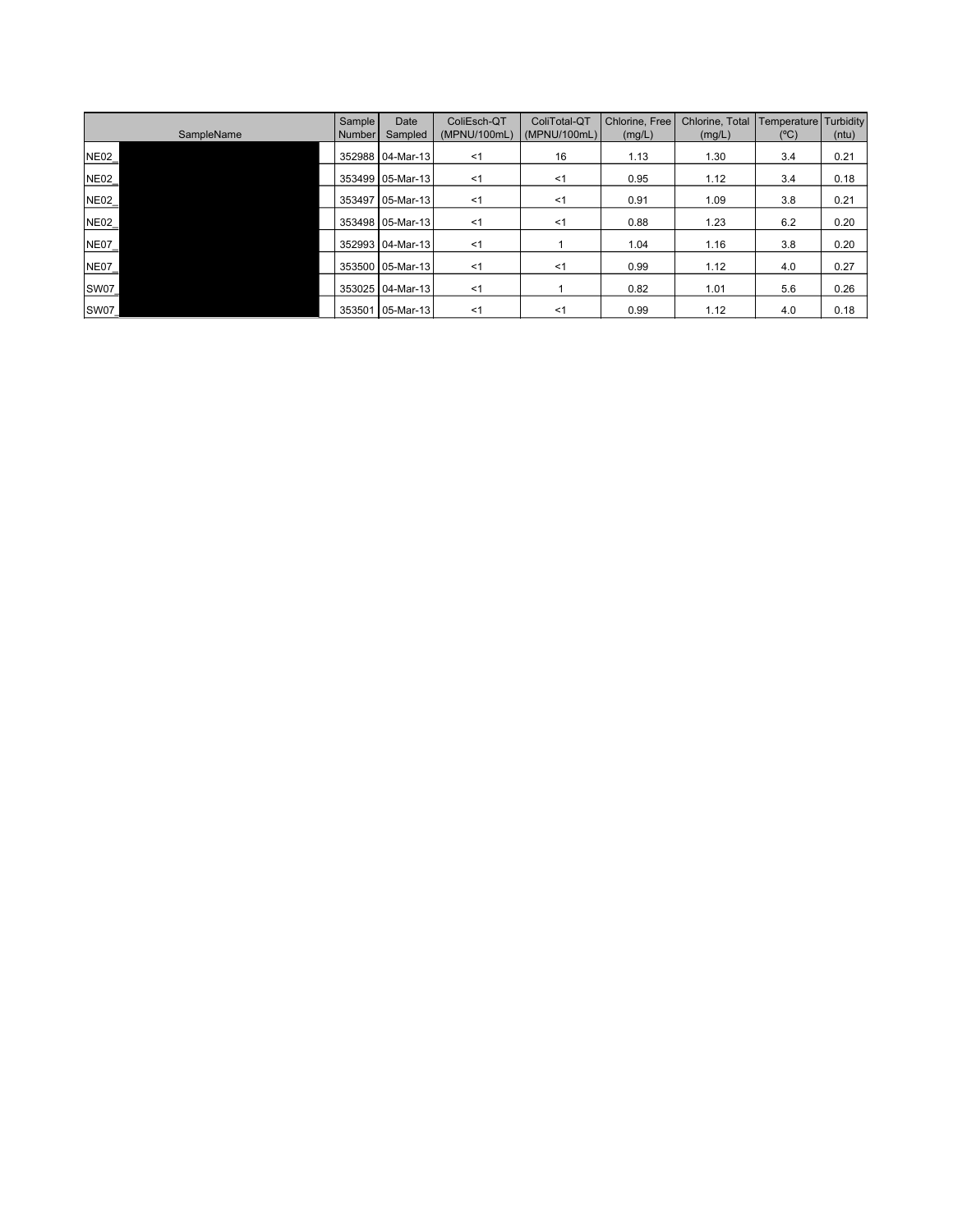

 Water System Code **252.00** Licence Number**PWS 09 412 A**

WATER AND WASTE DEPARTMENTWATER SERVICES DIVISION

#### WATER TREATMENT PLANT UV REPORT

Report Period: **March 2013** Report Created: **Monday, April 01, 2013**

|           | <b>Transmittance</b> |           | <b>UVR D100A</b>   |                 |       |           | <b>UVR D200A</b> |            |        |           | <b>UVR D300A</b> |         |         |           | <b>UVR D400A</b>  |        |        |           | UVR D500A         |         |         |           | UVR D600A         |        |        |           | Total            |         |         | % Volume          |
|-----------|----------------------|-----------|--------------------|-----------------|-------|-----------|------------------|------------|--------|-----------|------------------|---------|---------|-----------|-------------------|--------|--------|-----------|-------------------|---------|---------|-----------|-------------------|--------|--------|-----------|------------------|---------|---------|-------------------|
| Date      |                      |           | Water Volume [ML]  |                 |       |           | Water Volume IML |            |        |           | Water Volume IML |         |         |           | Water Volume [ML] |        |        |           | Water Volume [ML] |         |         |           | Water Volume [ML] |        |        |           | Water Volume IML |         |         | <b>Treated To</b> |
|           |                      | Untreated | Below <sup>'</sup> | $\circ$         | Total | Untreated | Below            | To         | Total  | Untreated | Below            | To      | Total   | Untreated | Below             | To     | Total  | Untreated | Below             | To      | Total   | Untreated | Below             | To     | Total  | Untreated | Below            | To      | Total   | Dose              |
| 1/03/201  | 93.70                | 0.00      | 0.00               | 60.65           | 60.65 | 0.00      | 0.00             | 45.36      | 45.36  | 0.00      | 0.00             | 0.00    | 0.00    | 0.00      | 0.00              | 21.12  | 21.1   | 0.00      | 0.00              | 0.00    | 0.00    | 0.00      | 0.00              | 72.86  | 72.86  | 0.00      | 0.00             | 199.99  | 199.99  | 100.00            |
| 2/03/201  | 93.90                | 0.00      | 0.00               | 52.48           | 52.41 | 0.00      | 0.00             | 71.93      | 71.93  | 0.00      | 0.00             | 0.00    | 0.00    | 0.00      | 0.00              | 0.00   | 0.0    | 0.00      | 0.00              | 0.00    | 0.00    | 0.00      | 0.00              | 75.60  | 75.6   | 0.00      | 0.00             | 200.00  | 200.00  | 100.00            |
| 3/03/201  | 94.04                | 0.00      | 0.00               | 52.54           | 52.5  | 0.00      | 0.00             | 71.70      | 71.7   | 0.00      | 0.00             | 0.00    | 0.0(    | 0.00      | 0.00              | 0.00   | 0.00   | 0.00      | 0.00              | 0.00    | 0.00    | 0.00      | 0.00              | 75.74  | 75.74  | 0.00      | 0.00             | 199.98  | 199.98  | 100.00            |
| 4/03/201  | 94.07                | 0.00      | 0.00               | 58.43           | 58.4  | 0.00      | 0.00             | 50.71      | 50.7   | 0.00      | 0.00             | 0.00    | 0.00    | 0.00      | 0.00              | 16.68  | 16.6   | 0.00      | 0.00              | 0.00    | 0.00    | 0.00      | 0.00              | 72.67  | 72.6   | 0.00      | 0.00             | 198.50  | 198.50  | 100.00            |
| 5/03/201  | 94.01                | 0.00      | 0.00               | 74.98           | 74.9  | 0.00      | 0.00             | 0.00       |        | 0.00      | 0.00             | 0.00    | 0.0     | 0.00      | 0.00              | 56.89  | 56.8   | 0.00      | 0.00              | 0.00    | 0.0     | 0.00      | 0.00              | 68.14  | 68.    | 0.00      | 0.00             | 200.00  | 200.00  | 100.00            |
| 6/03/201  | 94.14                | 0.00      | 0.00               | 41.60           | 41.6  | 0.00      | 0.00             | 37.61      | 37.6   | 0.00      | 0.00             | 0.00    | 0.0     | 0.00      | 0.00              | 55.31  | 55.3   | 0.00      | 0.00              | 32.49   | 32.4    | 0.00      | 0.00              | 32.98  | 32.9   | 0.00      | 0.00             | 199.99  | 199.99  | 100.00            |
| 7/03/201  | 94.34                | 0.00      | 0.00               | 0.00            | 0.01  | 0.00      | 0.00             | 84.16      | 84.    | 0.00      | 0.00             | 0.00    | 0.0     | 0.00      | 0.00              | 53.41  | 53.4   | 0.00      | 0.00              | 62.43   | 62.43   | 0.00      | 0.00              | 0.00   | 0.00   | 0.00      | 0.00             | 200.01  | 200.0   | 100.00            |
| 8/03/201  | 94.52                | 0.00      | 0.00               | 0.00            | 0.00  | 0.00      | 0.00             | 84.44      | 84.4   | 0.00      | 0.00             | 0.00    | 0.0(    | 0.00      | 0.00              | 53.35  | 53.3   | 0.00      | 0.00              | 62.24   | 62.2    | 0.00      | 0.00              | 0.00   | 0.00   | 0.00      | 0.00             | 200.02  | 200.02  | 100.00            |
| 9/03/201  | 94.56                | 0.00      | 0.35               | 0.02            | 0.31  | 0.00      | 0.00             | 42.45      | 42.45  | 0.00      | 0.00             | 37.27   | 37.2    | 0.00      | 0.00              | 27.48  | 27.4   | 0.00      | 0.00              | 53.56   | 53.5    | 0.00      | 0.00              | 38.90  | 38.90  | 0.00      | 0.35             | 199.68  | 200.0   | 99.82             |
| 10/03/201 | 94.58                | 0.00      | 0.00               | 0.00            | 0.00  | 0.00      | 0.00             | 0.00       | 0.00   | 0.00      | 0.00             | 76.31   | 76.3    | 0.00      | 0.00              | 0.00   | 0.0    | 0.00      | 0.00              | 44.91   | 44.9    | 0.00      | 0.00              | 78.80  | 78.8   | 0.00      | 0.00             | 200.01  | 200.0   | 100.00            |
| 11/03/201 | 94.64                | 0.00      | 0.00               | 0.00            | 0.01  | 0.00      | 0.00             | 0.00       | 0.00   | 0.00      | 0.00             | 75.83   | 75.8    | 0.00      | 0.00              | 0.00   | 0.0    | 0.00      | 0.00              | 44.70   | 44.7    | 0.00      | 0.00              | 78.30  | 78.3   | 0.00      | 0.00             | 198.84  | 198.84  | 100.00            |
| 12/03/201 | 94.72                | 0.00      | 0.00               | 0.00            | 0.01  | 0.00      | 0.00             | 28.83      | 28.8   | 0.00      | 0.00             | 65.76   | 65.7    | 0.00      | 0.00              | 0.00   | 0.00   | 0.00      | 0.00              | 50.68   | 50.6    | 0.00      | 0.00              | 49.68  | 49.6   | 0.00      | 0.00             | 194.95  | 194.95  | 100.00            |
| 13/03/201 | 94.77                | 0.00      | 0.00               | 0.00            | 0.01  | 0.00      | 0.00             | 81.76      | 81.7   | 0.00      | 0.00             | 50.43   | 50.4    | 0.00      | 0.00              | 0.00   | 0.00   | 0.00      | 0.00              | 63.82   | 63.8    | 0.00      | 0.00              | 0.00   | 0.00   | 0.00      | 0.00             | 196.01  | 196.0   | 100.00            |
| 14/03/201 | 94.70                | 0.00      | 0.00               | 27.83           | 27.8  | 0.00      | 0.00             | 33.45      | 33.4   | 0.00      | 0.00             | 42.90   | 42.9    | 0.00      | 0.00              | 0.00   | 0.00   | 0.00      | 0.00              | 48.60   | 48.6    | 0.00      | 0.00              | 9.78   | 9.78   | 0.00      | 0.00             | 162.56  | 162.56  | 100.00            |
| 15/03/201 | 94.64                | 0.00      | 0.00               | 72.48           | 72.4  | 0.00      | 0.00             | 0.00       | 0.00   | 0.00      | 0.00             | 48.57   | 48.5    | 0.00      | 0.00              | 0.00   | 0.00   | 0.00      | 0.00              | 74.95   | 74.9    | 0.00      | 0.00              | 0.00   | 0.00   | 0.00      | 0.00             | 196.00  | 196.00  | 100.00            |
| 16/03/201 | 94.68                | 0.00      | 0.00               | 72.55           | 72.55 | 0.00      | 0.00             | 0.00       | 0.00   | 0.00      | 0.00             | 48.53   | 48.53   | 0.00      | 0.00              | 0.00   | 0.00   | 0.00      | 0.00              | 74.90   | 74.90   | 0.00      | 0.00              | 0.00   | 0.00   | 0.00      | 0.00             | 195.97  | 195.97  | 100.00            |
| 17/03/201 | 94.69                | 0.00      | 0.00               | 72.6'           | 72.6  | 0.00      | 0.00             | 0.00       | 0.00   | 0.00      | 0.00             | 48.48   | 48.4    | 0.00      | 0.00              | 0.00   | 0.0    | 0.00      | 0.00              | 74.88   | 74.8    | 0.00      | 0.00              | 0.00   | 0.00   | 0.00      | 0.00             | 195.98  | 195.98  | 100.00            |
| 18/03/201 | 94.72                | 0.00      | 0.00               | 72.43           | 72.43 | 0.00      | 0.00             | 0.00       | 0.00   | 0.00      | 0.00             | 48.63   | 48.6    | 0.00      | 0.00              | 0.00   | 0.0    | 0.00      | 0.00              | 74.94   | 74.9    | 0.00      | 0.00              | 0.00   | 0.00   | 0.00      | 0.00             | 196.00  | 196.00  | 100.00            |
| 19/03/201 | 94.64                | 0.00      | 0.00               | 72.29           | 72.2  | 0.00      | 0.00             | 0.00       | 0.00   | 0.00      | 0.00             | 48.84   | 48.8    | 0.00      | 0.00              | 0.00   | 0.00   | 0.00      | 0.00              | 74.90   | 74.9    | 0.00      | 0.00              | 0.00   | 0.00   | 0.00      | 0.00             | 196.02  | 196.02  | 100.00            |
| 20/03/201 | 94.11                | 0.00      | 0.00               | 72.57           | 72.57 | 0.00      | 0.00             | 0.00       | 0.00   | 0.00      | 0.00             | 49.20   | 49.2    | 0.00      | 0.00              | 0.00   | 0.00   | 0.00      | 0.00              | 75.36   | 75.3    | 0.00      | 0.00              | 0.00   | 0.00   | 0.00      | 0.00             | 197.13  | 197.1   | 100.00            |
| 21/03/201 | 93.97                | 0.00      | 0.00               | 73.86           | 73.86 | 0.00      | 0.00             | 0.00       | 0.00   | 0.00      | 0.00             | 49.71   | 49.7    | 0.00      | 0.00              | 0.00   | 0.0    | 0.00      | 0.00              | 76.42   | 76.42   | 0.00      | 0.00              | 0.00   | 0.00   | 0.00      | 0.00             | 200.00  | 200.00  | 100.00            |
| 22/03/201 | 93.79                | 0.00      | 0.00               | 74.04           | 74.0  | 0.00      | 0.00             | 0.00       | 0.00   | 0.00      | 0.00             | 49.53   | 49.5    | 0.00      | 0.00              | 0.00   | 0.0    | 0.00      | 0.00              | 76.41   | 76.4    | 0.00      | 0.00              | 0.00   | 0.00   | 0.00      | 0.00             | 199.98  | 199.98  | 100.00            |
| 23/03/201 | 93.82                | 0.00      | 0.00               | 67.87           | 67.8  | 0.00      | 0.03             | 0.02       | 0.05   | 0.00      | 0.00             | 58.32   | 58.3    | 0.00      | 0.00              | 0.00   | 0.0    | 0.00      | 0.00              | 72.17   | 72.1    | 0.00      | 0.00              | 0.00   | 0.00   | 0.00      | 0.03             | 198.37  | 198.4   | 99.98             |
| 24/03/201 | 93.94                | 0.00      | 0.00               | 6.00            | 6.00  | 0.00      | 0.00             | 0.00       | 0.00   | 0.00      | 0.00             | 54.01   | 54.0    | 0.00      | 0.00              | 61.50  | 61.5   | 0.00      | 0.00              | 73.51   | 73.5    | 0.00      | 0.00              | 0.00   | 0.00   | 0.00      | 0.00             | 195.02  | 195.02  | 100.00            |
| 25/03/201 | 94.15                | 0.00      | 0.00               | 0.00            | 0.00  | 0.00      | 0.00             | 10.27      | 10.2   | 0.00      | 0.00             | 54.44   | 54.4    | 0.00      | 0.00              | 57.39  | 57.3   | 0.00      | 0.00              | 72.81   | 72.8    | 0.00      | 0.00              | 0.05   | 0.05   | 0.00      | 0.00             | 194.97  | 194.97  | 100.00            |
| 26/03/201 | 94.11                | 0.00      | 0.00               | 0.00            | 0.00  | 0.00      | 0.00             | 63.66      | 63.6   | 0.00      | 0.00             | 65.08   | 65.0    | 0.00      | 0.00              | 0.00   | 0.0    | 0.00      | 0.00              | 66.24   | 66.2    | 0.00      | 0.00              | 0.00   | 0.00   | 0.00      | 0.00             | 194.98  | 194.98  | 100.00            |
| 27/03/201 | 94.27                | 0.00      | 0.00               | 0.00            | 0.01  | 0.00      | 0.00             | 63.74      | 63.7   | 0.00      | 0.00             | 65.05   | 65.0    | 0.00      | 0.00              | 0.00   | 0.0    | 0.00      | 0.00              | 66.2    | 66.2    | 0.00      | 0.00              | 0.00   | 0.00   | 0.00      | 0.00             | 194.99  | 194.99  | 100.00            |
| 28/03/201 | 94.37                | 0.00      | 0.02               | 5.14            | 5.1   | 0.00      | 0.00             | 61.37      | 61.3   | 0.00      | 0.00             | 63.20   | 63.2    | 0.00      | 0.00              | 0.00   | 0.00   | 0.00      | 0.00              | 65.29   | 65.2    | 0.00      | 0.00              | 0.00   | 0.00   | 0.00      | 0.02             | 195.00  | 195.0   | 99.99             |
| 29/03/201 | 94.36                | 0.00      | 0.00               | 31.56           | 31.5  | 0.00      | 0.00             | 49.60      | 49.6   | 0.00      | 0.00             | 53.54   | 53.5    | 0.00      | 0.00              | 0.00   | 0.0    | 0.00      | 0.00              | 60.28   | 60.2    | 0.00      | 0.00              | 0.00   | 0.00   | 0.00      | 0.00             | 194.98  | 194.98  | 100.00            |
| 30/03/201 | 94.18                | 0.15      | 0.20               | 35.58           | 35.9  | 0.00      | 0.00             | 18.36      | 18.36  | 0.00      | 0.00             | 66.75   | 66.7    | 0.00      | 0.04              | 0.03   | 0.0    | 0.03      | 0.03              | 31.30   | 31.3    | 0.00      | 0.00              | 42.20  | 42.20  | 0.18      | 0.27             | 194.22  | 194.67  | 99.77             |
| 31/03/201 | 93.51                | 0.00      | 0.00               | 28.90           | 28.9  | 0.00      | 0.00             | 31.74      | 31.    | 0.00      | 0.00             | 65.94   | 65.9    | 0.00      | 0.00              | 0.00   | 0.0    | 0.00      | 0.00              | 0.00    | 0.0     | 0.00      | 0.00              | 68.43  | 68.43  | 0.00      | 0.00             | 195.0   | 195.0   | 100.00            |
|           |                      | 0.15      | 0.57               | 1126.41 1127.13 |       | 0.00      | 0.03             | 931<br>.14 | 931.17 | 0.00      | 0.00             | 1286.29 | 1286.29 | 0.00      | 0.04              | 403.16 | 403.20 | 0.03      | 0.03              | 1574.01 | 1574.08 | 0.00      | 0.00              | 764.14 | 764.14 | 0.19      | 0.67             | 6085.15 | 6086.01 |                   |

**Water Volume [%]:**<br>Untreated

Below Dose

To Dose

0.00 % 0.01 % 99.99 %

**Submitted By (Print): \_\_D.Minor\_\_\_\_\_\_\_\_\_\_\_ Signature: \_\_Original signed by D.Minor\_\_\_**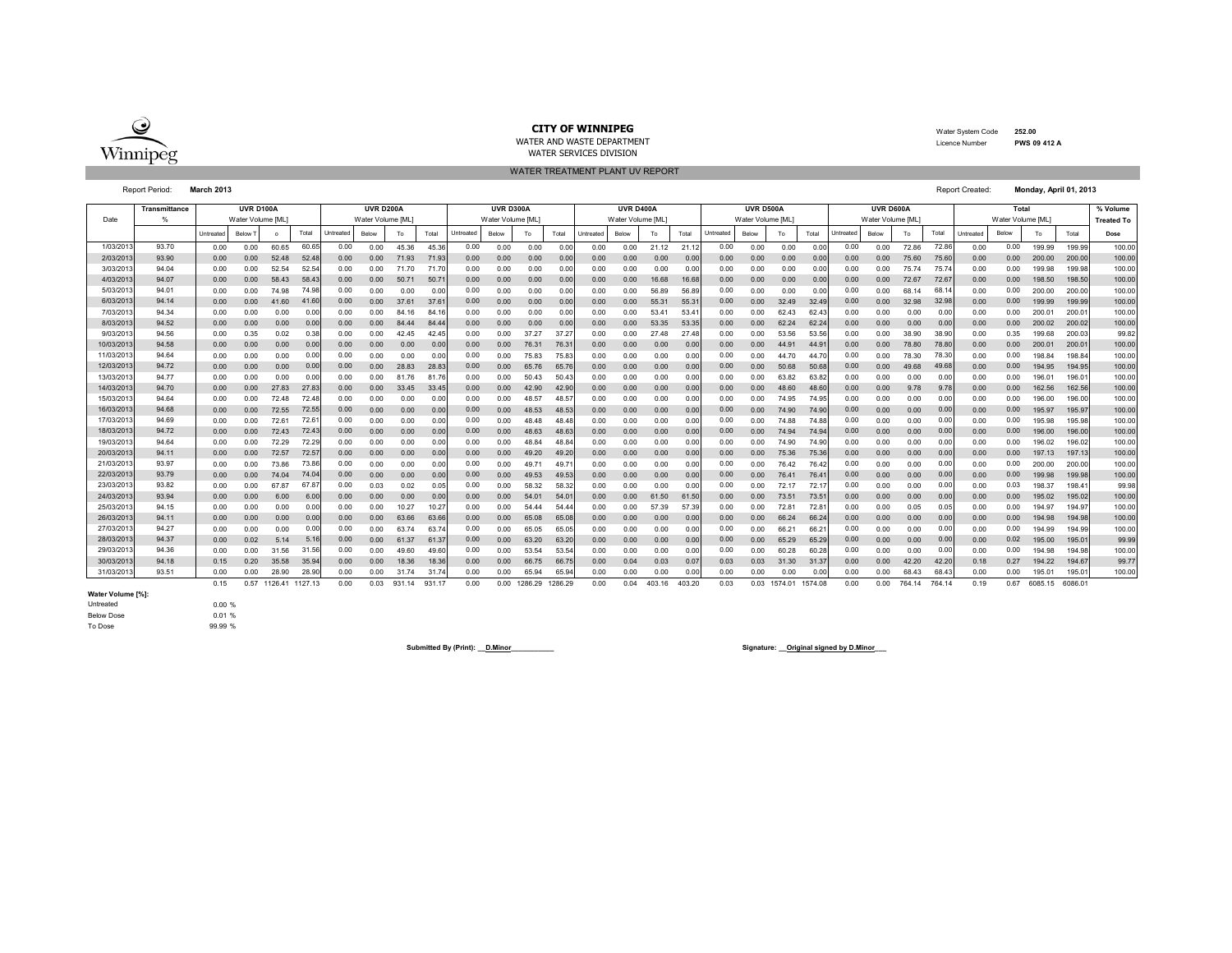

WATER TREATMENT PLANT UV REPORTWATER AND WASTE DEPARTMENTWATER SERVICES DIVISION

 Water System Code **252.00** Licence Number**PWS 09 412 A**

Report Period: **March 2013** Report Created: **Monday, April 01, 2013**

Reactor:**UVR-100A**

|            |           | <b>UV Dose</b>     |                |           | <b>Reactor Flow</b> |                |           |           |           | Average UV Lamp Intensity |                  |           |            |             |          |         |       |         |         | <b>UV Lamp Status</b> |         |         |       |         | % Volume Treated   |           | <b>Daily Totals</b> |         |         |
|------------|-----------|--------------------|----------------|-----------|---------------------|----------------|-----------|-----------|-----------|---------------------------|------------------|-----------|------------|-------------|----------|---------|-------|---------|---------|-----------------------|---------|---------|-------|---------|--------------------|-----------|---------------------|---------|---------|
| Date       |           | mJ/cm <sup>2</sup> |                |           | <b>MLD</b>          |                |           |           |           |                           | W/m <sup>2</sup> |           |            |             |          |         |       |         |         | Hours                 |         |         |       |         | to Validate        |           | Water Volume [ML]   |         |         |
|            | Min.      | Max                | Avg            | Min.      | Max.                | Avg            | $1 - 1$   | $1 - 2$   | $1 - 3$   | $2 - 1$                   | $2 - 2$          | $2 - 3$   | $3 - 1$    | $3 - 2$     | $3 - 3$  | $1 - 1$ | $1-2$ | $1 - 3$ | $2 - 1$ | $2 - 2$               | $2 - 3$ | $3 - 1$ | $3-2$ | $3 - 3$ | <b>Conditions</b>  | Untreated | <b>Below Dose</b>   | To Dose | Total   |
| 1/03/201   | 194       | 27.2               | 24.            | 42.8      | 78.7                | 60.6           | 215.9     | 105.9     | 101.9     | OL                        | OL               | <b>OL</b> | 171.3      | 97.7        | 108.7    | 583     | 454   | 856     | 342     | 3040                  | 3039    | 1916    | 583   | 3406    | 100.00             | 0.00      | 0.00                | 60.65   | 60.65   |
| 2/03/2013  | 196       | 26.6               | 24.2           | 50.3      | 54.4                | 52.5           | 217.4     | 94.1      | 90.6      | OL                        | OL               | $\Omega$  | 158.2      | 84.7        | 101.3    | 607     | 478   | 880     | 342     | 3040                  | 3039    | 1940    | 607   | 3430    | 100.00             | 0.00      | 0.00                | 52.48   | 52.48   |
| 3/03/201   | 20.0      | 26.8               | 24.3           | 50.5      | 54.4                | 52.1           | 228.2     | 94.4      | 95.8      | OL                        | OL               | 0L        | 171.1      | 84.8        | 102.     | 631     | 502   | 904     | 342     | 3040                  | 3039    | 1964    | 631   | 3454    | 100.00             | 0.00      | 0.00                | 52.54   | 52.54   |
| 4/03/2013  |           | 19.5 27.4          | 24.2           | 39.9      | 81.3                | 58.            | 229.1     | 103.7     | 102.9     | OL                        | OL               |           | OL 184.7   | 94.4        | 108.     | 655     | 526   | 928     | 342     | 3040                  | 3039    | 1988    | 655   | 3478    | 100.00             | 0.00      | 0.00                | 58.43   | 58.43   |
| 5/03/2013  | 19.5      | 24.8               | 24.0           | 70.4      | 79.1                | 75.0           | 236.8     | 120.1     | 120.1     | OL                        | OL               | OL        | 202.7      | 120.1       | 120.     | 679     | 550   | 952     | 342     | 3040                  | 3039    | 2012    | 679   | 3502    | 100.00             | 0.00      | 0.00                | 74.98   | 74.98   |
| 6/03/2013  | 0.0       | 35.6               | 24.0           | 0.0       | 78.9                | 75.1           | 235.9     | 120.3     | 120.3     | OL                        | <b>OL</b>        | OL        | 200.7      | 120.3       | 120.4    | 692     | 563   | 966     | 342     | 3040                  | 3039    | 2026    | 692   | 3516    | 100.00             | 0.00      | 0.00                | 41.60   | 41.60   |
| 7/03/2013  | <b>OL</b> | OL                 | O <sub>l</sub> | OL        | OL                  | OL             | OL        | OL        | OL        | OL                        | OL               | OL        | OL         | OL          | $\Omega$ | 692     | 563   | 966     | 342     | 3040                  | 3039    | 2026    | 692   | 3516    | OL                 | 0.00      | 0.00                | 0.00    | 0.00    |
| 8/03/2013  | <b>OL</b> | <b>OL</b>          | OL             | <b>OL</b> | <b>OL</b>           | OL             | <b>OL</b> | OL        | <b>OL</b> | OL                        | OL               | OL        | OL         | <b>OL</b>   | OL       | 692     | 563   | 966     | 342     | 3040                  | 3039    | 2026    | 692   | 3516    | OL                 | 0.00      | 0.00                | 0.00    | 0.00    |
| 9/03/2013  | 0.0       | 46.3               | 16.4           | 0.0       | 81.0                | 67.            | 149.2     | 89.0      | 88.4      | 51.6                      | 47.8             | 25.3      | 154.9      | 69.8        | 98.      | 692     | 563   | 966     | 342     | 3040                  | 3039    | 2026    | 692   | 3516    | 6.10               | 0.00      | 0.35                | 0.02    | 0.38    |
| 10/03/2013 | <b>OL</b> | OL                 | OL             | <b>OL</b> | <b>OL</b>           | OL             | <b>OL</b> | <b>OL</b> | <b>OL</b> | OL                        | <b>OL</b>        | OL        | OL         | <b>OL</b>   | OL       | 692     | 563   | 966     | 342     | 3040                  | 3039    | 2026    | 692   | 3516    | <b>OL</b>          | 0.00      | 0.00                | 0.00    | 0.00    |
| 11/03/2013 | OL        | OL                 | OL             | OL        | OL                  | OL             | OL        | OL        | OL        | OL                        | OL               | OL        | OL         | OL          | OL       | 692     | 563   | 966     | 342     | 3040                  | 3039    | 2026    | 692   | 3516    | OL                 | 0.00      | 0.00                | 0.00    | 0.00    |
| 12/03/2013 | $\Omega$  | <b>OL</b>          | <b>OL</b>      | $\Omega$  | OL                  | OL             | OL        | $\Omega$  | <b>OL</b> | OL                        | <b>OL</b>        | $\Omega$  | <b>OL</b>  | <b>OL</b>   | OL       | 692     | 563   | 966     | 342     | 3040                  | 3039    | 2026    | 692   | 3516    | <b>OL</b>          | 0.00      | 0.00                | 0.00    | 0.00    |
| 13/03/2013 | <b>OL</b> | OL                 | O              | $\Omega$  | OL                  | OL             | OL        | $\Omega$  | OL        | OL                        | OL               | ΩI        | OL         | OL          | $\Omega$ | 692     | 563   | 966     | 342     | 3040                  | 3039    | 2026    | 692   | 3516    | OL                 | 0.00      | 0.00                | 0.00    | 0.00    |
| 14/03/2013 | 15.8      | 45.0               | 24.            | 2.9       | 76.2                | 71.4           | 210.1     | 93.9      | 96.9      | 110.0                     | 80.1             | 72.2      | 188.5      | 72.9        | 113.9    | 703     | 574   | 976     | 352     | 3050                  | 3049    | 2036    | 703   | 3526    | 100.00             | 0.00      | 0.00                | 27.83   | 27.83   |
| 15/03/2013 | 19.4      | 24.7               | 24.0           | 69.5      | 76.7                | 72.5           | 209.8     | 115.8     | 115.8     | 132.4                     | 88.1             | 75.3      | 185.8      | 115.4       | 116.     | 727     | 598   | 1000    | 352     | 3050                  | 3049    | 2060    | 727   | 3550    | 100.00             | 0.00      | 0.00                | 72.48   | 72.48   |
| 16/03/2013 | 19.6      | 25.0               | 24.0           |           | 69.4 76.3           | 72.5           | 203.1     | 116.3     | 116.4     | OL                        | <b>OL</b>        | $\Omega$  | 182.3      | 116.3 116.3 |          | 751     | 622   | 1024    | 352     | 3050                  | 3049    | 2084    | 751   | 3574    | 100.00             | 0.00      | 0.00                | 72.55   | 72.55   |
| 17/03/2013 |           | 19.5 24.7          | 24.0           | 69.3      | 75.9                | 72.6           | 197.0     | 116.4     | 116.6     | OL                        | OL               |           | OL 177.9   | 116.4       | 116.4    | 775     | 646   | 1048    | 352     | 3050                  | 3049    | 2108    | 775   | 3598    | 100.00             | 0.00      | 0.00                | 72.61   | 72.61   |
| 18/03/2013 | 19.5      | 27.1               | 24.0           | 69.5      | 76.7                | 72.4           | 195.0     | 116.1     | 116.2     | OL.                       | <b>OL</b>        | OL        | 177.7      | 116.1 116.1 |          | 799     | 670   | 1072    | 352     | 3050                  | 3049    | 2132    | 799   | 3622    | 100.00             | 0.00      | 0.00                | 72.43   | 72.43   |
| 19/03/2013 | 19.2      | 27.1               | 24.0           | 69.6      | 76.6                | 72.3           | 191.7     | 115.9     | 116.0     | OL                        | <b>OL</b>        | ЮL        | 175.5      | 115.9       | 115.9    | 823     | 694   | 1096    | 352     | 3050                  | 3049    | 2156    | 823   | 3646    | 100.00             | 0.00      | 0.00                | 72.29   | 72.29   |
| 20/03/2013 | 19.6      | 24.8               | 24.0           |           | 69.2 75.6           | 72.6           | 187.6     | 116.3     | 116.4     | OL                        | <b>OL</b>        |           | OL 173.3   | 116.3 116.3 |          | 847     | 718   | 1120    | 352     | 3050                  | 3049    | 2180    | 847   | 3670    | 100.00             | 0.00      | 0.00                | 72.57   | 72.57   |
| 21/03/2013 | 19.5      | 24.7               | 24.0           | 70.5      | 77.9                | 73.9           | 179.4     | 118.3     | 118.4     | OL                        | <b>OL</b>        | 0L        | 167.1      | 118.3       | 118.     | 871     | 742   | 1144    | 352     | 3050                  | 3049    | 2204    | 871   | 3694    | 100.00             | 0.00      | 0.00                | 73.86   | 73.86   |
| 22/03/2013 |           | 19.5 25.9          | 24.0           |           | 70.2 77.3           | 74.            | 176.6     | 118.6     | 118.7     | OL                        | OL               |           | $OI$ 165.2 | 118.6       | 118.6    | 895     | 766   | 1168    | 352     | 3050                  | 3049    | 2228    | 895   | 3718    | 100.00             | 0.00      | 0.00                | 74.04   | 74.04   |
| 23/03/2013 | 1.5       | 26.7               | 24.0           | 32.0      | 80.1                | 67.            | 174.4     | 108.9     | 109.0     | 125.6                     | 71.3             | 2.4       | 164.6      | 108.9       | 108.9    | 919     | 790   | 1192    | 352     | 3051                  | 3049    | 2252    | 919   | 3742    | 100.00             | 0.00      | 0.00                | 67.87   | 67.87   |
| 24/03/2013 |           | $0.0$ 31.5         | 24.2           | 0.0       | 65.7                | 58.5           | 173.5     | 94.2      | 93.7      | <b>OL</b>                 | <b>OL</b>        | OL        | 165.0      | 93.7        | 94.2     | 920     | 791   | 1194    | 352     | 3051                  | 3049    | 2254    | 920   | 3744    | 100.00             | 0.00      | 0.00                | 6.00    | 6.00    |
| 25/03/2013 | OL.       | OL                 | O              | OL        | OL                  | O <sub>L</sub> | OL        | OL        | OL        | OL                        | OL               | OL        | OL         | OL          | OL       | 920     | 791   | 1194    | 352     | 3051                  | 3049    | 2254    | 920   | 3744    | OL                 | 0.00      | 0.00                | 0.00    | 0.00    |
| 26/03/2013 | $\Omega$  | OL                 | <b>OL</b>      | <b>OL</b> | OL                  | OL             | <b>OL</b> | <b>OL</b> | <b>OL</b> | OL                        | OL               | $\Omega$  | <b>OL</b>  | <b>OL</b>   | OL       | 920     | 791   | 1194    | 352     | 3051                  | 3049    | 2254    | 920   | 3744    | <b>OL</b>          | 0.00      | 0.00                | 0.00    | 0.00    |
| 27/03/2013 | $\Omega$  | OL                 | O              | n.        | $\Omega$            | $\Omega$       | OL        | $\Omega$  | $\Omega$  | $\Omega$                  | $\Omega$         | 0I        | OL         | $\Omega$    | $\Omega$ | 920     | 791   | 1194    | 352     | 3051                  | 3049    | 2254    | 920   | 3744    | OL                 | 0.00      | 0.00                | 0.00    | 0.00    |
| 28/03/2013 |           | 1.9 26.3           | 24.3           | 4.2       | 33.2                | 31.4           | 128.8     | 74.1      | 51.7      | 53.6                      | 29.9             | 1.5       | 125.4      | 53.6        | 73.7     | 925     | 796   | 1199    | 352     | 3051                  | 3049    | 2259    | 925   | 3749    | 99.70              | 0.00      | 0.02                | 5.14    | 5.16    |
| 29/03/201  |           | 18.9 27.0          | 24.5           | 29.8      | 33.5                | 31.6           | 137.3     | 76.2      | 51.8      | OL                        | OL               | OL        | 165.5      | 57.1        | 74.2     | 949     | 820   | 1223    | 352     | 3051                  | 3049    | 2283    | 949   | 3773    | 100.00             | 0.00      | 0.00                | 31.56   | 31.56   |
| 30/03/2013 |           | $0.0$ 103.1        | 24.4           | 0.0       | 60.9                | 45.5           | 203.7     | 90.6      | 81.1      | 93.0                      | 96.5             | 100.0     | 179.0      | 60.6        | 80.3     | 968     | 839   | 1242    | 363     | 3062                  | 3060    | 2291    | 958   | 3781    | 99.02              | 0.15      | 0.20                | 35.58   | 35.94   |
| 31/03/201  | 0.0       | 27.9               | 24.0           | 0.0       | 60.9                | 58.0           | 188.7     | 93.3      | 93.3      | 93.5                      | 93.3             | 93.2      | OL         | OL          | OL       | 979     | 850   | 1253    | 374     | 3073                  | 3071    | 2291    | 958   | 3781    | 100.00             | 0.00      | 0.00                | 28.90   | 28.90   |
|            |           |                    |                |           |                     |                |           |           |           |                           |                  |           |            |             |          |         |       |         |         |                       |         |         |       |         | <b>Total IML1:</b> | 0.15      | 0.57                | 1126.41 | 1127.13 |

**Water Volume [%]:**

% 0.01 Untreated

e 0.05 % Below Dose

e 99.94 % To Dose

Notes: 1. UV Comparative Dose 18.1 mj/cm<sup>2</sup> 2. OL - Off Line

1. Water Treatment Branch\Administration\Reports\Regulatory Submissions\UV\2013\03-March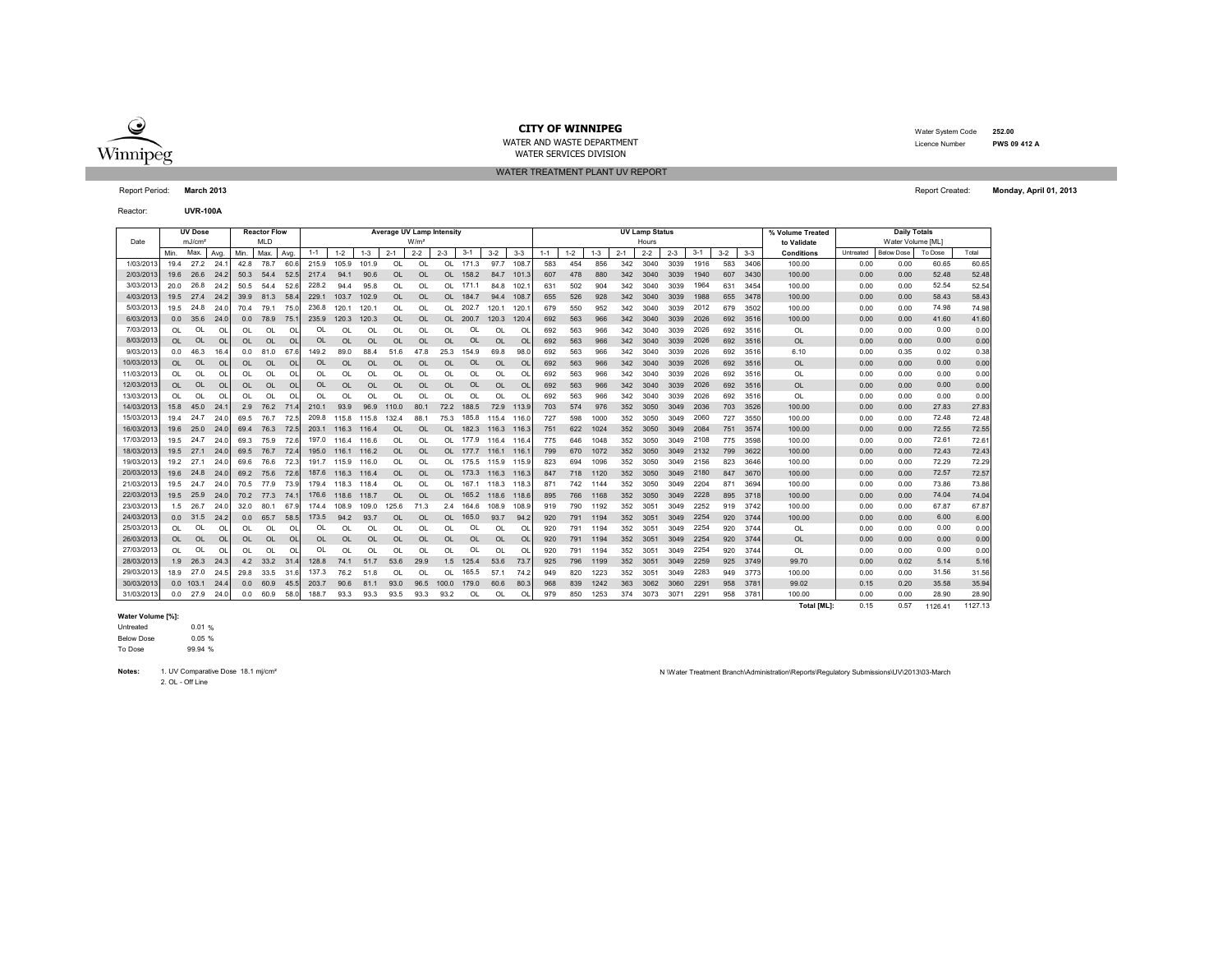

WATER AND WASTE DEPARTMENTWATER SERVICES DIVISION

 Water System Code **252.00** Licence Number**PWS 09 412 A**

Reactor:**UVR-200A**

|            |           | <b>UV Dose</b>     |                |           | <b>Reactor Flow</b> |                |           |           |           | <b>Average UV Lamp Intensity</b> |                  |                |           |           |                |         |         |         |         | <b>UV Lamp Status</b> |         |         |         |         | % Volume Treated |           | <b>Daily Totals</b> |         |       |
|------------|-----------|--------------------|----------------|-----------|---------------------|----------------|-----------|-----------|-----------|----------------------------------|------------------|----------------|-----------|-----------|----------------|---------|---------|---------|---------|-----------------------|---------|---------|---------|---------|------------------|-----------|---------------------|---------|-------|
| Date       |           | mJ/cm <sup>2</sup> |                |           | <b>MLD</b>          |                |           |           |           |                                  | W/m <sup>2</sup> |                |           |           |                |         |         |         |         | Hours                 |         |         |         |         | to Validate      |           | Water Volume IML1   |         |       |
|            | Min.      | Max.               | Avg.           | Min.      | Max.                | Avg.           | $1 - 1$   | $1 - 2$   | $1 - 3$   | $2 - 1$                          | $2 - 2$          | $2 - 3$        | $3 - 1$   | $3 - 2$   | $3 - 3$        | $1 - 1$ | $1 - 2$ | $1 - 3$ | $2 - 1$ | $2 - 2$               | $2 - 3$ | $3 - 1$ | $3 - 2$ | $3 - 3$ | Conditions       | Untreated | <b>Below Dose</b>   | To Dose | Total |
| 1/03/2013  | 0.0       | 99.4               | 24.2           | 5.0       | 77.7                | 72.1           | 167.4     | 115.3     | 146.8     | 178.1                            | 133.1            | 118.5          | 205.3     | 79.3      | 104.           | 2763    | 2763    | 2763    | 2132    | 1615                  | 4230    | 2767    | 2768    | 2767    | 100.00           | 0.00      | 0.00                | 45.36   | 45.36 |
| 2/03/201   | 20.9      | 35.1               | 24.2           | 69.7      | 75.1                | 71.9           | 114.0     | 86.2      | 87.9      | 94.9                             | 85.7             | 85.8           | 195.9     | 73.4      | 73.4           | 2787    | 2787    | 2787    | 2156    | 1639                  | 4254    | 2784    | 2785    | 2784    | 100.00           | 0.00      | 0.00                | 71.93   | 71.93 |
| 3/03/201   | 20.8      | 24.9               | 24.3           | 69.6      | 74.7                | 71.            | 95.0      | 73.2      | 73.2      | 73.3                             | 73.2             | 73.2           | 195.5     | 73.2      | 73.            | 2811    | 2811    | 281'    | 2180    | 1663                  | 4278    | 2808    | 2809    | 2808    | 100.00           | 0.00      | 0.00                | 71.70   | 71.70 |
| 4/03/2013  | 0.0       | 36.7               | 24.3           | 0.0       | 74.9                | 71.6           | 90.1      | 73.2      | 73.2      | 76.4                             | 73.1             | 73.1           | 192.6     | 73.2      | 73.2           | 2828    | 2828    | 2828    | 2197    | 1680                  | 4295    | 2825    | 2826    | 2825    | 100.00           | 0.00      | 0.00                | 50.71   | 50.71 |
| 5/03/2013  | OL        | OL                 | $\Omega$       | OL        | $\Omega$            | OL             | $\Omega$  | OL        | OL        | OL                               | ΩI               | വ              | OL        | OL        | OL             | 2828    | 2828    | 2828    | 2197    | 1680                  | 4295    | 2825    | 2826    | 2825    | OL               | 0.00      | 0.00                | 0.00    | 0.00  |
| 6/03/2013  | 17.9      | 79.5               | 24.2           | 4.5       | 86.5                | 84.            | 85.4      | 85.1      | 85.1      | 99.4                             | 86.1             | 85.4           | 178.6     | 85.6      | 85.4           | 2839    | 2839    | 2839    | 2207    | 1691                  | 4305    | 2836    | 2837    | 2836    | 100.00           | 0.00      | 0.00                | 37.61   | 37.61 |
| 7/03/201   | 20.7      | 24.7               | 24.2           | 82.0      | 86.4                | 84.2           | 85.7      | 85.5      | 85.5      | 85.6                             | 85.6             | 85.5           | 185.7     | 85.6      | 85.            | 2863    | 2863    | 2863    | 2231    | 1715                  | 4329    | 2860    | 286     | 2860    | 100.00           | 0.00      | 0.00                | 84.16   | 84.16 |
| 8/03/201   | 20.5      | 24.8               | 24.2           | 81.8      | 86.6                | 84.            | 86.0      | 85.8      | 85.8      | 85.8                             | 85.8             | 85.7           | 187.5     | 85.8      | 85.            | 2887    | 2887    | 2887    | 2255    | 1739                  | 4353    | 2884    | 2885    | 2884    | 100.00           | 0.00      | 0.00                | 84.44   | 84.44 |
| 9/03/201   | 0.0       | 31.7               | 24.2           | 0.0       | 86.6                | 84.4           | 86.2      | 85.8      | 85.8      | 85.7                             | 85.7             | 85.7           | 187.1     | 85.7      | 85.            | 2899    | 2899    | 2899    | 2267    | 1751                  | 4365    | 2896    | 2897    | 2896    | 100.00           | 0.00      | 0.00                | 42.45   | 42.45 |
| 10/03/2013 | <b>OL</b> | <b>OL</b>          | OL             | <b>OL</b> | $\Omega$            | $\Omega$       | OL        | <b>OL</b> | <b>OL</b> | OL                               | $\Omega$         | <b>OL</b>      | OL        | <b>OL</b> | O <sub>L</sub> | 2899    | 2899    | 2899    | 2267    | 1751                  | 4365    | 2896    | 2897    | 2896    | <b>OL</b>        | 0.00      | 0.00                | 0.00    | 0.00  |
| 11/03/2013 | OL        | OL                 | $\Omega$       | OL        | OL                  | OL             | $\Omega$  | OL        | OL        | OL                               | OL               | ΩI             | OL        | OL        | $\Omega$       | 2899    | 2899    | 2899    | 2267    | 1751                  | 4365    | 2896    | 2897    | 2896    | OL               | 0.00      | 0.00                | 0.00    | 0.00  |
| 12/03/201  | 17.7      | 110.5              | 24.2           | 3.3       | 84.2                | 81.6           | 146.8     |           | 162.9     | 252.9                            | 189.4            | 136.9          | 229.2     | 128.2     | 129.6          | 2899    | 2899    | 2900    | 2277    | 1761                  | 4375    | 2906    | 2906    | 2906    | 100.00           | 0.00      | 0.00                | 28.83   | 28.83 |
| 13/03/201  | 20.7      | 33.5               | 24.2           | 79.7      | 84.2                | 81.8           | 138.      | 85.9      | 129.9     | 158.8                            | 102.             | 88.7           | 175.      | 86.8      | 87             | 2923    | 2922    | 2923    | 2301    | 1785                  | 4399    | 2930    | 2930    | 2930    | 100.00           | 0.00      | 0.00                | 81.76   | 81.76 |
| 14/03/2013 | 0.0       | 43.9               | 23.5           | 0.0       | 83.6                | 79.5           | 90.1      | 80.8      | 81.1      | 85.8                             | 80.8             | 79.5           | 153.6     | 80.9      | 80.            | 2932    | 2931    | 2932    | 2310    | 1794                  | 4408    | 2939    | 2940    | 2939    | 100.00           | 0.00      | 0.00                | 33.45   | 33.45 |
| 15/03/2013 | OL        | OL                 | O <sub>L</sub> | <b>OL</b> | OL                  | OL             | OL        | OL        | OL        | OL                               | OL               | OL             | OL        | OL        | OL             | 2932    | 293     | 2932    | 2310    | 1794                  | 4408    | 2939    | 2940    | 2939    | OL               | 0.00      | 0.00                | 0.00    | 0.00  |
| 16/03/2013 | <b>OL</b> | <b>OL</b>          | $\Omega$       | $\Omega$  | $\Omega$            | $\Omega$       | <b>OL</b> | $\Omega$  | $\Omega$  | OL                               | $\Omega$         | $\Omega$       | <b>OL</b> | <b>OL</b> | O <sub>L</sub> | 2932    | 2931    | 2932    | 2310    | 1794                  | 4408    | 2939    | 2940    | 2939    | <b>OL</b>        | 0.00      | 0.00                | 0.00    | 0.00  |
| 17/03/2013 | OL        | OL                 | $\Omega$       | <b>OL</b> | OL                  | OL             | $\Omega$  | OL        | OL        | OL                               | OL               | $\Omega$       | OL        | OL        | $\Omega$       | 2932    | 293'    | 2932    | 2310    | 1794                  | 4408    | 2939    | 2940    | 2939    | OL               | 0.00      | 0.00                | 0.00    | 0.00  |
| 18/03/201  | <b>OL</b> | <b>OL</b>          | $\Omega$       | <b>OL</b> | <b>OL</b>           | O <sub>L</sub> | <b>OL</b> | OL        | <b>OL</b> | OL                               | OL               | <b>OL</b>      | OL        | <b>OL</b> | OL             | 2932    | 2931    | 2932    | 2310    | 1794                  | 4408    | 2939    | 2940    | 2939    | <b>OL</b>        | 0.00      | 0.00                | 0.00    | 0.00  |
| 19/03/2013 | OL        | OL                 | $\Omega$       | OL        | OL                  | OI             | O         | OL        | OL        | OL                               | OL               | O              | OL        | OL        | $\Omega$       | 2932    | 293'    | 2932    | 2310    | 1794                  | 4408    | 2939    | 2940    | 2939    | OL               | 0.00      | 0.00                | 0.00    | 0.00  |
| 20/03/2013 | <b>OL</b> | <b>OL</b>          | $\Omega$       | $\Omega$  | OL                  | O <sub>L</sub> | OL        | OL        | $\Omega$  | OL                               | $\Omega$         | O <sub>l</sub> | OL        | <b>OL</b> | OL             | 2932    | 2931    | 2932    | 2310    | 1794                  | 4408    | 2939    | 2940    | 2939    | $\Omega$         | 0.00      | 0.00                | 0.00    | 0.00  |
| 21/03/2013 | OL        | OL                 | $\Omega$       | $\Omega$  | $\Omega$            | O <sub>L</sub> | Ol        | OL        | OL        | OL                               | OL               | OL             | OL        | OL        | OL             | 2932    | 2931    | 2932    | 2310    | 1794                  | 4408    | 2939    | 2940    | 2939    | OL               | 0.00      | 0.00                | 0.00    | 0.00  |
| 22/03/2013 | OL        | <b>OL</b>          | OL             | <b>OL</b> | OL                  | O <sub>l</sub> | OL        | OL        | OL        | OL                               | OL               | OL             | <b>OL</b> | <b>OL</b> | OL             | 2932    | 2931    | 2932    | 2310    | 1794                  | 4408    | 2939    | 2940    | 2939    | <b>OL</b>        | 0.00      | 0.00                | 0.00    | 0.00  |
| 23/03/201  | 0.0       | 29.3               | 19.9           | 0.0       | 53.2                | 24.            | 46.9      | 26.5      | 41.7      | 32.1                             | 26.0             | 19.7           | 88.8      | 35.6      | 32.            | 2932    | 2932    | 2932    | 2310    | 1794                  | 4408    | 2939    | 2940    | 2939    | 30.67            | 0.00      | 0.03                | 0.02    | 0.05  |
| 24/03/2013 | 0L        | <b>OL</b>          | $\Omega$       | <b>OL</b> | $\Omega$            | O <sub>l</sub> | $\Omega$  | $\Omega$  | $\Omega$  | $\Omega$                         | $\Omega$         | $\Omega$       | $\Omega$  | <b>OL</b> | $\Omega$       | 2932    | 2932    | 2932    | 2310    | 1794                  | 4408    | 2939    | 2940    | 2939    | <b>OL</b>        | 0.00      | 0.00                | 0.00    | 0.00  |
| 25/03/201  | 17.9      | 0.80               | 24.1           | 4.2       | 65.9                | 63.4           | 169.4     | 100.9     | 1844      | 238.2                            | 173.5            | 134.6          | 204.3     | 68.5      | 106.           | 2937    | 2937    | 2937    | 2315    | 1799                  | 4413    | 2939    | 2940    | 2939    | 100.00           | 0.00      | 0.00                | 10.27   | 10.27 |
| 26/03/201  | 20.8      | 33.4               | 24.2           | 62.1      | 66.3                | 63.7           | 126.5     | 87.8      | 111.5     | 105.7                            | 89.3             | 88.3           | 203.9     | 65.1      | 65.            | 2961    | 2961    | 2961    | 2339    | 1823                  | 4437    | 2951    | 2951    | 2951    | 100.00           | 0.00      | 0.00                | 63.66   | 63.66 |
| 27/03/201  | 18.4      | 24.8               | 24.0           | 61.8      | 67.4                | 63.            | 100.4     | 95.1      | 95.1      | 65.2                             | 65.2             | 63.3           | 195.4     | 94.3      | 94.            | 2985    | 2985    | 2985    | 2344    | 1827                  | 4442    | 2975    | 2975    | 2975    | 100.00           | 0.00      | 0.00                | 63.74   | 63.74 |
| 28/03/201  | 20.0      | 26.1               | 23.4           | 48.3      | 66.4                | 61             | 98.9      | 98.9      | 92.3      | OL                               | OL               | $\Omega$       | 188.8     | 98.7      | 98.            | 3009    | 3009    | 3009    | 2344    | 1827                  | 4442    | 2999    | 2999    | 2999    | 100.00           | 0.00      | 0.00                | 61.37   | 61.37 |
| 29/03/201  | 21.4      | 25.2               | 24.2           | 48.1      | 51.0                | 49.6           | 80.3      | 80.2      | 80.       | OL                               | OL               | ЮI             | 186.8     | 80.2      | 80.            | 3033    | 3033    | 3033    | 2344    | 1827                  | 4442    | 3023    | 3023    | 3023    | 100.00           | 0.00      | 0.00                | 49.60   | 49.60 |
| 30/03/2013 | 0.0       | 27.3               | 24.2           | 0.0       | 50.9                | 49.5           | 80.5      | 80.3      | 80.0      | OL                               | OL               | OL             | 189.0     | 80.2      | 80.            | 3041    | 3040    | 3041    | 2344    | 1827                  | 4442    | 3031    | 3031    | 3031    | 100.00           | 0.00      | 0.00                | 18.36   | 18.36 |
| 31/03/2013 | 18.1      | 109.1              | 24.3           | 3.5       | 65.8                | 63.0           | 131.3     | 94.0      | 118.0     | 134.5                            | 131.3            | 109.2          | 215.1     | 100.9     | 101.6          | 3041    | 3041    | 3041    | 2356    | 1839                  | 4454    | 3043    | 3043    | 3043    | 100.00           | 0.00      | 0.00                | 31.74   | 31.74 |

#### **Water Volume [%]:**

% 0.00 e 0.00 % To DoseBelow DoseUntreated

e 100.00 %

Notes: 1. UV Comparative Dose 18.1 mj/cm<sup>2</sup>

2. OL - Off Line

N \Water Treatment Branch\Administration\Reports\Regulatory Submissions\UV\2013\03-March

**Total [ML]:** 0.00 0.03 931.17 931.14

Report Period: **March 2013** Report Created: **Monday, April 01, 2013**

WATER TREATMENT PLANT UV REPORT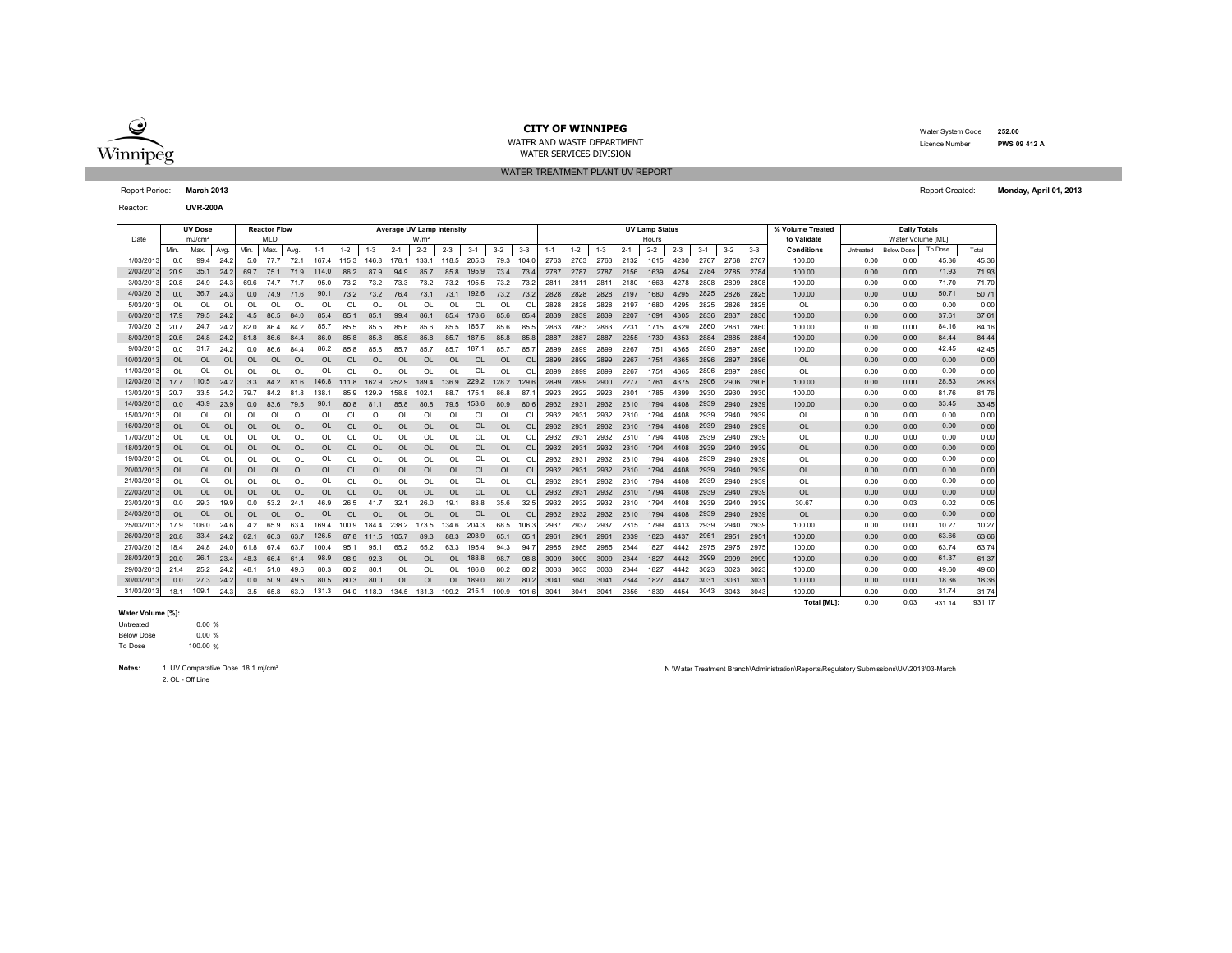

WATER SERVICES DIVISION

 Water System Code **252.00** Licence Number**PWS 09 412 A**

Reactor:**UVR-300A**

|            |      | <b>UV Dose</b>     |                |            | <b>Reactor Flow</b> |               |         |           |         | Average UV Lamp Intensity |                  |           |           |           |               |         |         |         |         | <b>UV Lamp Status</b> |         |         |         |         | % Volume Treated  |           | <b>Daily Totals</b> |         |       |
|------------|------|--------------------|----------------|------------|---------------------|---------------|---------|-----------|---------|---------------------------|------------------|-----------|-----------|-----------|---------------|---------|---------|---------|---------|-----------------------|---------|---------|---------|---------|-------------------|-----------|---------------------|---------|-------|
| Date       |      | mJ/cm <sup>2</sup> |                |            | <b>MLD</b>          |               |         |           |         |                           | W/m <sup>2</sup> |           |           |           |               |         |         |         |         | Hours                 |         |         |         |         | to Validate       |           | Water Volume [ML]   |         |       |
|            | Min. | Max.               | Avg.           | <b>Min</b> | Max                 | Avg.          | $1 - 1$ | $1-2$     | $1 - 3$ | $2 - 1$                   | $2 - 2$          | $2 - 3$   | $3 - 1$   | $3 - 2$   | $3 - 3$       | $1 - 1$ | $1 - 2$ | $1 - 3$ | $2 - 1$ | $2 - 2$               | $2 - 3$ | $3 - 1$ | $3 - 2$ | $3 - 3$ | <b>Conditions</b> | Untreated | Below Dose          | To Dose | Total |
| 1/03/201   | OL   | <b>OL</b>          | OL             | <b>OL</b>  | <b>OL</b>           | <sup>OL</sup> | OL      | $\Omega$  | OL      | OL                        | OL               | OL        | OL        | OL        | OL            | 4237    | 4237    | 4237    | 4370    | 4370                  | 4370    | 4355    | 4355    | 4355    | OL                | 0.00      | 0.00                | 0.00    | 0.00  |
| 2/03/201   | OL   | <b>OL</b>          | <b>OL</b>      | <b>OL</b>  | <b>OL</b>           | <sup>OL</sup> | OL      | $\Omega$  | OL      | <b>OL</b>                 | <b>OL</b>        | OL        | OL        | <b>OL</b> | <sup>OL</sup> | 4237    | 4237    | 4237    | 4370    | 4370                  | 4370    | 4355    | 4355    | 4355    | <b>OL</b>         | 0.00      | 0.00                | 0.00    | 0.00  |
| 3/03/201   | OL   | OL                 | OL             | OL         | OL                  | OL            | OL      | $\Omega$  | OL      | OL                        | $\Omega$         | OL        | OL        | OL        | OL            | 4237    | 4237    | 4237    | 4370    |                       | 4370    | 4355    | 4355    | 4355    | OL                | 0.00      | 0.00                | 0.00    | 0.00  |
| 4/03/201   | OL   | <b>OL</b>          | <b>OL</b>      | <b>OL</b>  | <b>OL</b>           | <b>OL</b>     | OL      | $\Omega$  | OL      | <b>OL</b>                 | $\Omega$         | OL        | <b>OL</b> | <b>OL</b> | OL            | 4237    | 4237    | 4237    | 4370    | 4370                  | 4370    | 4355    | 4355    | 4355    | OL                | 0.00      | 0.00                | 0.00    | 0.00  |
| 5/03/201   | OL   | OL                 | OL             | OL         | OL                  | OL            | OL      | OL        | OL      | OL                        | OL               | OL        | OL        | OL        | OL            | 4237    | 4237    | 4237    | 4370    |                       | 4370    | 4355    | 4355    | 4355    | OL                | 0.00      | 0.00                | 0.00    | 0.00  |
| 6/03/201   | OL   | <b>OL</b>          | O <sub>l</sub> | <b>OL</b>  | <b>OL</b>           | <b>OL</b>     | OL      | <b>OL</b> | OL      | <b>OL</b>                 | <b>OL</b>        | <b>OL</b> | OL        | <b>OL</b> | OL            | 4237    | 4237    | 4237    | 4370    | 4370                  | 4370    | 4355    | 4355    | 4355    | <b>OL</b>         | 0.00      | 0.00                | 0.00    | 0.00  |
| 7/03/201   | OL   | OL                 | $\Omega$       |            | OL                  | O             | OL      | $\Omega$  | OL      | OL                        | OL               | OL        | OL        | $\Omega$  | $\Omega$      | 4237    | 4237    | 4237    | 4370    | 4370                  | 4370    | 4355    | 4355    | 4355    | OL                | 0.00      | 0.00                | 0.00    | 0.00  |
| 8/03/201   | OL   | OL                 | O <sub>l</sub> | <b>OL</b>  | <b>OL</b>           | <b>OL</b>     | OL      | <b>OL</b> | OL      | <b>OL</b>                 | <b>OL</b>        | OL        | OL        | OL        | OL            | 4237    | 4237    | 4237    | 4370    | 4370                  | 4370    | 4355    | 4355    | 4355    | <b>OL</b>         | 0.00      | 0.00                | 0.00    | 0.00  |
| 9/03/201   | 19.8 | 66.0               | 24.3           | 5.3        | 78.9                | 76.2          | 99.0    | 77.3      | 103.7   | 103.2                     | 77.6             | 77.6      | 77.6      | 77.5      | 77.4          | 4249    | 4249    | 4249    | 4382    | 4382                  | 438     | 4367    | 4367    | 4367    | 100.00            | 0.00      | 0.00                | 37.27   | 37.27 |
| 10/03/2013 | 20.6 | 25.1               | 24.3           | 73.5       | 79.0                | 76.3          | 96.4    | 77.7      | 976     | 107.6                     | 77.7             | 77.7      | 77.8      | 77.7      | 77.8          | 4273    | 4273    | 4273    | 4406    | 4406                  | 4405    | 4391    | 4391    | 4391    | 100.00            | 0.00      | 0.00                | 76.31   | 76.31 |
| 11/03/201  | 20.7 | 25.2               | 24.3           | 71.7       | 79.0                | 75.9          | 93.8    | 77.4      | 92.4    | 105.8                     | 78.1             | 77.2      | 77.4      | 77.3      | 77.4          | 4297    | 4297    | 4297    | 4430    | 4430                  | 4429    | 4415    | 4415    | 4415    | 100.00            | 0.00      | 0.00                | 75.83   | 75.83 |
| 12/03/201  | 18.3 | 27.0               | 24.3           | 44.0       | 77.1                | 65.8          | 91.9    | 77.6      | 88.2    | 105.8                     | 77.5             | 75.4      | 77.5      | 77.5      | 77.4          | 4321    | 4321    | 4321    | 4445    | 4444                  | 4444    | 4439    | 4439    | 4439    | 100.00            | 0.00      | 0.00                | 65.76   | 65.76 |
| 13/03/201  | 21.3 | 25.0               | 24.2           | 48.2       | 52.6                | 50.4          | 91.4    | 81.5      | 83.9    | $\Omega$                  |                  | ΩL        | 81.5      | 81.5      | 81.5          | 4345    | 4345    | 4345    | 4445    | 4444                  | 4444    | 4463    | 4463    | 4463    | 100.00            | 0.00      | 0.00                | 50.43   | 50.43 |
| 14/03/201  | 0.0  | 70.4               | 24.3           | 0.0        | 71.0                | - 46.6        | 95.8    | 75.5      | 89.7    | 101.2                     | 81.6             | 71.8      | 79.3      | 79.5      | 78.6          | 4367    | 4367    | 4367    | 4458    | 4458                  | 4458    | 4472    | 4472    | 4472    | 100.00            | 0.00      | 0.00                | 42.90   | 42.90 |
| 15/03/201  | 21.0 | 25.3               | 24.3           | 44.0       | 51.6                | 48.6          | 99.6    | 78.6      | 90.4    | 109.                      | 82.5             | 78.5      | OL        | OL        | OL            | 4391    | 439'    | 4391    | 4482    | 4482                  | 4482    | 4472    | 4472    | 4472    | 100.00            | 0.00      | 0.00                | 48.57   | 48.57 |
| 16/03/2013 | 21.0 | 25.8               | 24.3           | 45.2       | 51.9                | 48.5          | 100.0   | 78.5      | 91.4    | 111.2                     | 83.5             | 78.5      | <b>OL</b> | <b>OL</b> | OL            | 4415    | 4415    | 4415    | 4506    | 4506                  | 4506    | 4472    | 4472    | 4472    | 100.00            | 0.00      | 0.00                | 48.53   | 48.53 |
| 17/03/2013 | 21.1 | 25.3               | 24.3           | 45.2       | 51.3                | 48.5          | 99.8    | 78.4      | 90.0    | 110.4                     | 83.4             | 78.4      | OL        | OL        | OL            | 4439    | 4439    | 4439    | 4530    | 4530                  | 4530    | 4472    | 4472    | 4472    | 100.00            | 0.00      | 0.00                | 48.48   | 48.48 |
| 18/03/2013 | 21.2 | 26.1               | 24.2           | 44.6       | 51.5                | 48.6          | 99.7    | 78.6      | 89.3    | 110.5                     | 83.4             | 78.6      | OL        | <b>OL</b> | OL            | 4463    | 4463    | 4463    | 4554    | 4554                  | 4554    | 4472    | 4472    | 4472    | 100.00            | 0.00      | 0.00                | 48.63   | 48.63 |
| 19/03/201  | 21.2 | 25.3               | 24.2           | 45.0       | 52.0                | 48.8          | 99.8    | 78.9      | 87.1    | 110.3                     | 83.9             | 78.9      | OL        | OL        | OL            | 4487    | 4487    | 4487    | 4578    | 4578                  | 4578    | 4472    | 4472    | 4472    | 100.00            | 0.00      | 0.00                | 48.84   | 48.84 |
| 20/03/2013 | 21.3 | 25.7               | 24.2           | 45.5       | 52.5                | 49.2          | 99.1    | 79.5      | 85.3    | 109.7                     | 83.1             | 79.5      | OL        | <b>OL</b> | $\Omega$      | 4511    | 4511    | 4511    | 4602    | 4602                  | 4602    | 4472    | 4472    | 4472    | 100.00            | 0.00      | 0.00                | 49.20   | 49.20 |
| 21/03/2013 | 21.2 | 25.3               | 24.2           | 45.9       | 52.9                | 49.7          | 96.1    | 80.4      | 81.5    | 105.9                     | 81.7             | 80.3      | OL        | OL        | OL            | 4535    | 4535    | 4535    | 4626    | 4626                  | 4626    | 4472    | 4472    | 4472    | 100.00            | 0.00      | 0.00                | 49.71   | 49.71 |
| 22/03/2013 | 20.9 | 25.2               | 24.2           | 46.4       | 52.6                | 49.6          | 95.2    | 80.1      | 80.5    | 105.2                     | 81.1             | 80.1      | <b>OL</b> | <b>OL</b> | <b>OL</b>     | 4559    | 4559    | 4559    | 4650    | 4650                  | 4650    | 4472    | 4472    | 4472    | 100.00            | 0.00      | 0.00                | 49.53   | 49.53 |
| 23/03/2013 | 20.5 | 35.0               | 24.3           | 17.9       | 83.3                | 58.3          | 96.2    | 75.2      | 82.0    | 105.9                     | 80.9             | 75.3      | 68.8      | 69.5      | 67.6          | 4583    | 4583    | 4583    | 4674    | 4674                  | 4674    | 4484    | 4484    | 4484    | 100.00            | 0.00      | 0.00                | 58.32   | 58.32 |
| 24/03/2013 | 18.1 | 36.2               | 24.4           | 30.1       | 71.3                | 54.0          | 97.1    | 68.9      | 82.5    | 106.2                     | 82.2             | 74.2      | 56.6      | 56.6      | 56.6          | 4607    | 4607    | 4607    | 4698    | 4698                  | 4698    | 4498    | 4498    | 4497    | 100.00            | 0.00      | 0.00                | 54.01   | 54.01 |
| 25/03/2013 | 21.2 | 26.4               | 24.2           | 39.7       | 67.2                | 54.4          | 98.7    | 87.6      | 88.2    | 106.7                     | 87.7             | 87.6      | OL        | OL        | OL            | 4631    | 463'    | 4631    | 4722    | 4722                  | 4722    | 4498    | 4498    | 4497    | 100.00            | 0.00      | 0.00                | 54.44   | 54.44 |
| 26/03/2013 | 21.3 | 24.8               | 24.            | 61.9       | 67.4                | 65.           | 104.5   | 104.5     | 104.7   | 105.9                     | 104.5            | 104.5     | <b>OL</b> | <b>OL</b> | $\Omega$      | 4655    | 4655    | 4655    | 4746    | 4746                  | 4746    | 4498    | 4498    | 4497    | 100.00            | 0.00      | 0.00                | 65.08   | 65.08 |
| 27/03/2013 | 21.2 | 25.0               | 24.            | 61.8       | 67.5                | 65.           | 104.5   | 104.5     | 104.7   | 106.8                     | 104.5            | 104.5     | OL        | OL        | OL            | 4679    | 4679    | 4679    | 4770    |                       | 4770    | 4498    | 4498    | 4497    | 100.00            | 0.00      | 0.00                | 65.05   | 65.05 |
| 28/03/2013 | 21.2 | 25.0               | 24.7           | 50.6       | 67.2                | 63.2          | 103.2   | 101.5     | 101.7   | 105.3                     | 101.5            | 101.5     | <b>OL</b> | <b>OL</b> | OL            | 4703    | 4703    | 4703    | 4794    | 4794                  | 4794    | 4498    | 4498    | 4497    | 100.00            | 0.00      | 0.00                | 63.20   | 63.20 |
| 29/03/2013 | 21.4 | 25.7               | 24.2           | 49.5       | 56.2                | 53.5          | 93.7    | 86.3      | 86.5    | 103.8                     | 86.3             | 86.3      | OL        | OL        | $\Omega$      | 4727    | 4727    | 4727    | 4818    | 4818                  | 4818    | 4498    | 4498    | 4497    | 100.00            | 0.00      | 0.00                | 53.54   | 53.54 |
| 30/03/2013 | 19.2 | 26.0               | 24.7           | 46.9       | 92.1                | 66.8          | 112.0   | 107.7     | 107.7   | 115.6                     | 107.5            | 107.5     | <b>OL</b> | <b>OL</b> | OL            | 4751    | 4751    | 4751    | 4842    | 4842                  | 4842    | 4498    | 4498    | 4497    | 100.00            | 0.00      | 0.00                | 66.75   | 66.75 |
| 31/03/2013 | 21.2 | 25.1               | 24.1           | 53.9       | 70.9                | 66.0          | 105.9   | 106.0     | 106.1   | 105.9                     | 105.9            | 106.0     | OL        | $\Omega$  | $\Omega$      | 4774    | 4774    | 4774    | 4865    | 4865                  | 4865    | 4498    | 4498    | 4497    | 100.00            | 0.00      | 0.00                | 65.94   | 65.94 |

#### **Water Volume [%]:**

% 0.00 e 0.00 % To DoseBelow DoseUntreated

e 100.00 %

**Notes:**2. OL - Off Line

1. UV Comparative Dose 18.1 mj/cm² <sup>N</sup> \Water Treatment Branch\Administration\Reports\Regulatory Submissions\UV\2013\03-March

**Total [ML]:** 0.00 0.00 1286.29 1286.29

Report Period: **March 2013** Report Created: **Monday, April 01, 2013**

WATER AND WASTE DEPARTMENT

WATER TREATMENT PLANT UV REPORT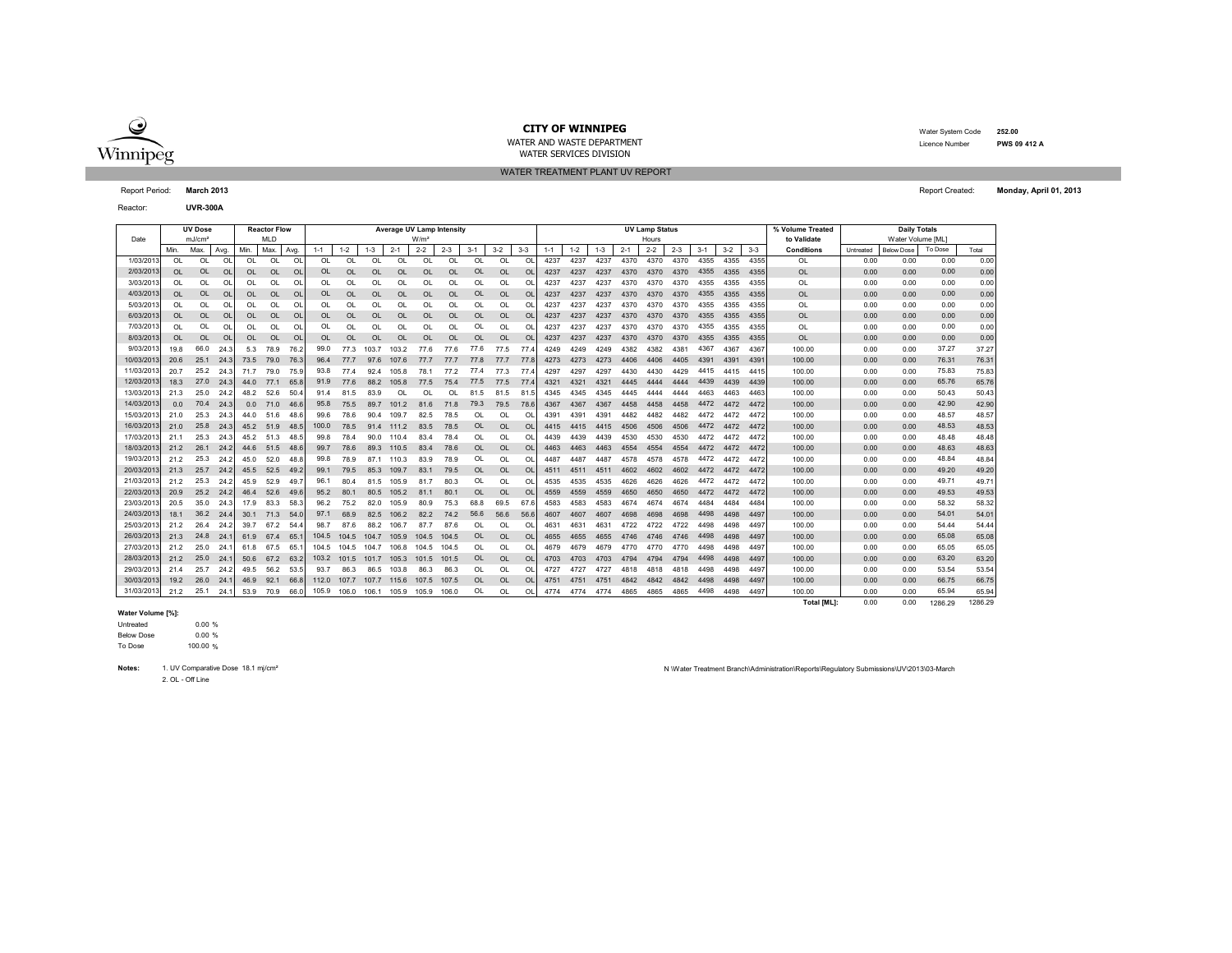

WATER AND WASTE DEPARTMENTWATER SERVICES DIVISION

WATER TREATMENT PLANT UV REPORT

 Water System Code **252.00** Licence Number**PWS 09 412 A**

Report Period: **March 2013** Report Created: **Monday, April 01, 2013**

Reactor:**UVR-400A**

|            |           | <b>UV Dose</b>     |                |           | <b>Reactor Flow</b> |                | <b>Average UV Lamp Intensity</b> |          |           |           |                  |           |           |           |                |         |         |         |         | <b>UV Lamp Status</b> |         |         |         | % Volume Treated | <b>Daily Totals</b> |                   |                   |         |        |
|------------|-----------|--------------------|----------------|-----------|---------------------|----------------|----------------------------------|----------|-----------|-----------|------------------|-----------|-----------|-----------|----------------|---------|---------|---------|---------|-----------------------|---------|---------|---------|------------------|---------------------|-------------------|-------------------|---------|--------|
| Date       |           | mJ/cm <sup>2</sup> |                |           | <b>MLD</b>          |                |                                  |          |           |           | W/m <sup>2</sup> |           |           |           |                |         | Hours   |         |         |                       |         |         |         |                  | to Validate         | Water Volume [ML] |                   |         |        |
|            | Min.      | Max.               | Avg.           | Min       | Max.                | Avg.           | $1 - 1$                          | $1 - 2$  | $1 - 3$   | $2 - 1$   | $2 - 2$          | $2 - 3$   | $3 - 1$   | $3 - 2$   | $3 - 3$        | $1 - 1$ | $1 - 2$ | $1 - 3$ | $2 - 1$ | $2 - 2$               | $2 - 3$ | $3 - 1$ | $3 - 2$ | $3 - 3$          | Conditions          | Untreated         | <b>Below Dose</b> | To Dose | Total  |
| 1/03/201   | 0.0       | 36.8               | 24.6           | 0.0       | 59.7                | 56.8           | 58.3                             | 58.4     | 58.3      | 82.5      | 58.6             | 68.9      | 80.3      | 71.1      | 100.8          | 880     | 880     | 639     | 1330    | 1330                  | 1330    | 1308    | 308     | 1309             | 100.00              | 0.00              | 0.00              | 21.12   | 21.12  |
| 2/03/2013  | OL.       | <b>OL</b>          | $\Omega$       | OL.       | <b>OL</b>           | <b>OL</b>      | OL                               | $\Omega$ | <b>OL</b> | <b>OL</b> | <b>OL</b>        | OL        | <b>OL</b> | <b>OL</b> | $\Omega$       | 880     | 880     | 639     | 1330    | 1330                  | 1330    | 1308    | 308     | 1309             | <b>OL</b>           | 0.00              | 0.00              | 0.00    | 0.00   |
| 3/03/2013  | OL        | OL                 | OL             | OL        | OL                  | OL             | OL                               | OL       | OL        | OL        | OL               | OL        | OL        | OL        | O              | 880     | 880     | 639     | 1330    | 1330                  | 1330    | 1308    | 308     | 1309             | OL                  | 0.00              | 0.00              | 0.00    | 0.00   |
| 4/03/2013  | 20.2      | 58.8               | 24.5           | 4.6       | 59.2                | 56.6           | 58.9                             | 58.2     | 58.0      | 86.1      | 58.3             | 72.4      | 81.9      | 73.0      | 106.8          | 887     | 887     | 646     | 1337    | 1337                  | 1338    | 1316    | 315     | 1316             | 100.00              | 0.00              | 0.00              | 16.68   | 16.68  |
| 5/03/2013  | 21.3      | 26.0               | 24.5           | 54.3      | 60.0                | 56.9           | 58.6                             | 60.0     | 58.5      | 95.1      | 58.5             | 75.5      | 91.0      | 82.4      | 115.6          | 911     | 911     | 670     | 1361    | 1361                  | 1362    | 1340    | 339     | 1340             | 100.00              | 0.00              | 0.00              | 56.89   | 56.89  |
| 6/03/2013  | 21.1      | 26.1               | 24.6           | 44.3      | 59.3                | 55.3           | 57.0                             | 61.1     | 57.0      | 96.0      | 56.9             | 76.1      | 90.1      | 85.1      | 115.6          | 935     | 935     | 694     | 1385    | 1385                  | 1386    | 1364    | 363     | 1364             | 100.00              | 0.00              | 0.00              | 55.31   | 55.31  |
| 7/03/201   | 21.3      | 25.6               | 24.6           | 51.4      | 55.6                | 53.4           | 55.1                             | 57.5     | 55.0      | 92.1      | 55.1             | 70.7      | 87.4      | 76.0      | 111.           | 959     | 959     | 718     | 1409    | 1409                  | 1410    | 1388    | 387     | 1388             | 100.00              | 0.00              | 0.00              | 53.41   | 53.41  |
| 8/03/201   | 21.2 25.8 |                    | 24.6           | 51.4      | 55.3                | 53.3           | 55.0                             | 55.4     | 54.9      | 91.4      | 55.0             | 67.9      | 90.4      | 72.5      | 111.4          | 983     | 983     | 742     | 1433    | 1433                  | 1434    | 1412    | 411     | 1412             | 100.00              | 0.00              | 0.00              | 53.35   | 53.35  |
| 9/03/201   | 0.0       | 36.                | 24.6           | 0.0       | 84.                 | 53.5           | 55.1                             | 55.2     | 55.1      | 91.1      | 55.              | 66.0      | 90.5      | 70.0      | 109.9          | 995     | 995     | 755     | 1446    | 1445                  | 1446    | 1424    | 423     | 1424             | 100.00              | 0.00              | 0.00              | 27.48   | 27.48  |
| 10/03/2013 | OL.       | <b>OL</b>          | <b>OL</b>      | OL        | <b>OL</b>           | <b>OL</b>      | <b>OL</b>                        | $\Omega$ | <b>OL</b> | <b>OL</b> | OL               | <b>OL</b> | <b>OL</b> | <b>OL</b> | O <sub>l</sub> | 995     | 995     | 755     | 1446    | 1445                  | 1446    | 1424    | 423     | 1424             | <b>OL</b>           | 0.00              | 0.00              | 0.00    | 0.00   |
| 11/03/2013 | OL        | OL                 | OL             | OL        | OL                  | OL             | OL                               | OL       | OL        | OL        | OL               | OL        | OL        | OL        | Ol             | 995     | 995     | 755     | 1446    | 1445                  | 1446    | 1424    | 423     | 1424             | OL                  | 0.00              | 0.00              | 0.00    | 0.00   |
| 12/03/2013 | OL.       | OL                 | <b>OL</b>      | OL        | <b>OL</b>           | OL             | <b>OL</b>                        | $\Omega$ | OL        | OL        | OL               | OL        | <b>OL</b> | <b>OL</b> | O <sub>L</sub> | 995     | 995     | 755     | 1446    | 1445                  | 1446    | 1424    | 423     | 1424             | <b>OL</b>           | 0.00              | 0.00              | 0.00    | 0.00   |
| 13/03/2013 | OL        | OL                 | OL             | OL        | OL                  | OL             | $\Omega$                         | OL       | OL        | <b>OL</b> | OL               | OL        | OL        | OL        | O              | 995     | 995     | 755     | 1446    | 1445                  | 1446    | 1424    | 423     | 1424             | OL                  | 0.00              | 0.00              | 0.00    | 0.00   |
| 14/03/2013 | OL.       | <b>OL</b>          | OL             | OL        | <b>OL</b>           | O <sub>l</sub> | <b>OL</b>                        | OL       | OL        | OL        | OL               | OL        | <b>OL</b> | <b>OL</b> | O <sub>l</sub> | 995     | 995     | 755     | 1446    | 1445                  | 1446    | 1424    | 423     | 1424             | OL                  | 0.00              | 0.00              | 0.00    | 0.00   |
| 15/03/201  | OL        | OL                 | O              |           | OL                  | Ol             | OL                               | OL       | OL        | OL        | OL               | OL        | OL        | OL        | O              | 995     | 995     | 755     | 1446    | 1445                  | 1446    | 1424    | 423     | 1424             | OL                  | 0.00              | 0.00              | 0.00    | 0.00   |
| 16/03/2013 | OL.       | <b>OL</b>          | OL             | OL        | <b>OL</b>           | OL             | OL                               | OL       | OL        | <b>OL</b> | <b>OL</b>        | OL        | <b>OL</b> | <b>OL</b> | O <sub>l</sub> | 995     | 995     | 755     | 1446    | 1445                  | 1446    | 1424    | 423     | 1424             | <b>OL</b>           | 0.00              | 0.00              | 0.00    | 0.00   |
| 17/03/2013 | OL        | OL                 | OL             | OL        | OL                  | OL             | OL                               | Ōl       | OL        | OL        | OL               | OL        | OL        | OL        | O              | 995     | 995     | 755     | 1446    | 1445                  | 1446    | 1424    | 423     | 1424             | OL                  | 0.00              | 0.00              | 0.00    | 0.00   |
| 18/03/2013 | OL.       | <b>OL</b>          | OL             | <b>OL</b> | <b>OL</b>           | O <sub>l</sub> | OL                               | $\Omega$ | OL        | <b>OL</b> | <b>OL</b>        | <b>OL</b> | <b>OL</b> | $\Omega$  | OL             | 995     | 995     | 755     | 1446    | 1445                  | 1446    | 1424    | 423     | 1424             | <b>OL</b>           | 0.00              | 0.00              | 0.00    | 0.00   |
| 19/03/2013 | OL        | OL                 | OL             | OL        | OL                  | OL             | OL                               | OL       | OL        | <b>OL</b> | OL               | OL        | OL        | OL        | O              | 995     | 995     | 755     | 1446    | 1445                  | 1446    | 1424    | 423     | 1424             | OL                  | 0.00              | 0.00              | 0.00    | 0.00   |
| 20/03/2013 | <b>OL</b> | <b>OL</b>          | OL             | <b>OL</b> | <b>OL</b>           | OL             | <b>OL</b>                        | $\Omega$ | OL        | OL        | <b>OL</b>        | OL        | OL        | OL        | OL             | 995     | 995     | 755     | 1446    | 1445                  | 1446    | 1424    | 423     | 1424             | <b>OL</b>           | 0.00              | 0.00              | 0.00    | 0.00   |
| 21/03/201  | OL        | OL                 | O              | OL        | OL                  | $\Omega$       | OL                               | OL       | OL        | OL        | OL               | OL        | OL        | OL        | O              | 995     | 995     | 755     | 1446    | 1445                  | 1446    | 1424    | 423     | 1424             | OL                  | 0.00              | 0.00              | 0.00    | 0.00   |
| 22/03/2013 | OL        | <b>OL</b>          | $\overline{O}$ |           | OL                  | O <sub>l</sub> | <b>OL</b>                        | OL       | OL        | OL        | OL               | OL        | OL        | <b>OL</b> | O <sub>l</sub> | 995     | 995     | 755     | 1446    | 1445                  | 1446    | 1424    | 423     | 1424             | <b>OL</b>           | 0.00              | 0.00              | 0.00    | 0.00   |
| 23/03/201  | OL        | OL                 | OL             | OL        | OL                  | OL             | OL                               | ΩI       | OL        | OL        | OL               | OL        | OL        | OL        | $\Omega$       | 995     | 995     | 755     | 1446    | 1445                  | 1446    | 1424    | 424     | 1424             | OL                  | 0.00              | 0.00              | 0.00    | 0.00   |
| 24/03/2013 | 20.4      | 63.9               | 24.3           | 3.2       | 73.7                | 68.4           | 71.0                             | 71.3     | 69.9      | 76.1      | 69.9             | 70.3      | 70.3      | 70.2      | 76.            | 1018    | 1018    | 777     | 1468    | 1468                  | 1469    | 1447    | 446     | 1447             | 100.00              | 0.00              | 0.00              | 61.50   | 61.50  |
| 25/03/201  | 0.0       | 38.5               | 23.4           | 0.0       | 73.0                | 68.4           | 70.0                             | 69.9     | 67.7      | 69.9      | 70.0             | 69.9      | 69.9      | 71.7      | 75.8           | 1037    | 1037    | 796     | 1488    | 1487                  | 1488    | 1466    | 465     | 1466             | 100.00              | 0.00              | 0.00              | 57.39   | 57.39  |
| 26/03/2013 | OL.       | <b>OL</b>          | <b>OL</b>      | OL        | <b>OL</b>           | <b>OL</b>      | OL                               | $\Omega$ | OL        | OL        | OL               | OL        | OL        | OL        | $\Omega$       | 1037    | 1037    | 796     | 1488    | 1487                  | 1488    | 1466    | 465     | 1466             | <b>OL</b>           | 0.00              | 0.00              | 0.00    | 0.00   |
| 27/03/201  | OL        | OL                 | O              | OL        | OL                  | Ol             | OL                               | വ        | OL        | OL        | OL               | OL        | OL        | OL        | O              | 1037    | 1037    | 796     | 1488    | 1487                  | 1488    | 1466    | 465     | 1466             | OL                  | 0.00              | 0.00              | 0.00    | 0.00   |
| 28/03/201  | OL.       | <b>OL</b>          | $\Omega$       | OL        | <b>OL</b>           | O <sub>l</sub> | OL                               | $\Omega$ | OL        | OL        | <b>OL</b>        | OL        | <b>OL</b> | <b>OL</b> | O <sub>l</sub> | 1037    | 1037    | 796     | 1488    | 1487                  | 1488    | 1466    | 465     | 1466             | <b>OL</b>           | 0.00              | 0.00              | 0.00    | 0.00   |
| 29/03/201  | OL        | OL                 | O              | OL        | OL                  | O              | OL                               | OL       | OL        | OL        | OL               | OI        | OL        | OL        | O              | 1037    | 1037    | 796     | 1488    | 1487                  | 1488    | 1466    | 465     | 1466             | OL                  | 0.00              | 0.00              | 0.00    | 0.00   |
| 30/03/2013 | 0.0       | 32.1               | 21.1           | 0.0       | 64.6                | 37.1           | 41.8                             | 18.8     | 22.1      | 48.2      | 50.0             | 34.1      | 51.1      | 57.4      | 66.            | 1037    | 1037    | 797     | 1488    | 1487                  | 1488    | 1466    | 466     | 1466             | 43.16               | 0.00              | 0.04              | 0.03    | 0.07   |
| 31/03/201  | OL        | OL                 | Ω              | OL        | OL                  | Ω              | OL                               | OL       | OL        | OL        | OL               | OL        | OL        | OL        | O              | 1037    | 1037    | 797     | 1488    | 1487                  | 1488    | 1466    | 466     | 1466             | OL                  | 0.00              | 0.00              | 0.00    | 0.00   |
|            |           |                    |                |           |                     |                |                                  |          |           |           |                  |           |           |           |                |         |         |         |         |                       |         |         |         |                  | <b>Total IMLI:</b>  | 0.00              | 0.04              | 403.16  | 403.20 |

### **Water Volume [%]:**

% 0.00 e 0.01 % Below DoseUntreated

e 99.99 % To Dose

Notes: 1. UV Comparative Dose 18.1 mj/cm<sup>2</sup>

2. OL - Off Line

N \Water Treatment Branch\Administration\Reports\Regulatory Submissions\UV\2013\03-March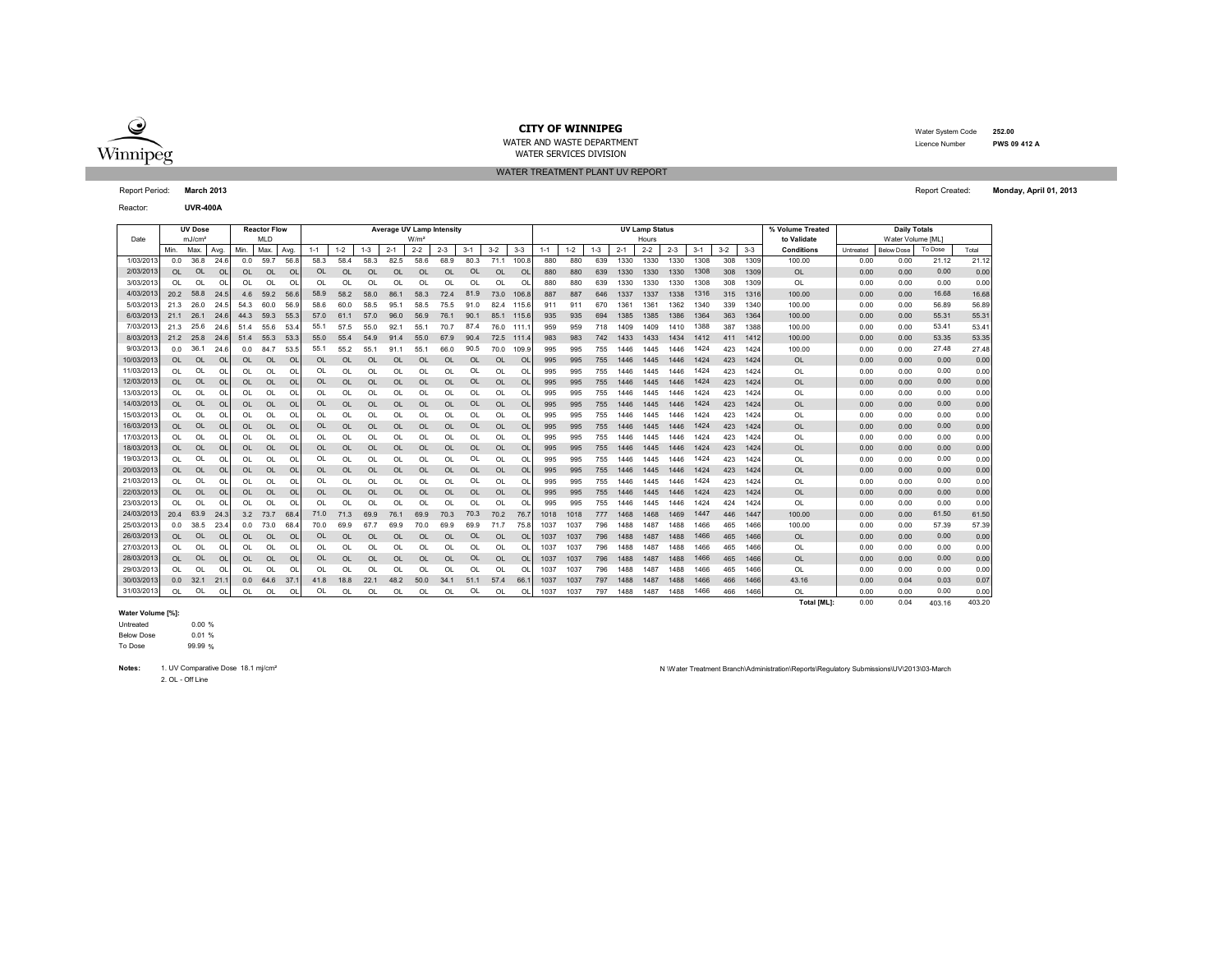

WATER AND WASTE DEPARTMENTWATER SERVICES DIVISION

WATER TREATMENT PLANT UV REPORT

 Water System Code **252.00** Licence Number**PWS 09 412 A**

Reactor:**UVR-500A**

|            |           | <b>UV Dose</b>     |           |           | <b>Reactor Flow</b> |           |           |           |           | Average UV Lamp Intensity |                  |          |                |           |           |         |         |         |         | <b>UV Lamp Status</b> |         |         |         | % Volume Treated | <b>Daily Totals</b> |           |                   |         |       |
|------------|-----------|--------------------|-----------|-----------|---------------------|-----------|-----------|-----------|-----------|---------------------------|------------------|----------|----------------|-----------|-----------|---------|---------|---------|---------|-----------------------|---------|---------|---------|------------------|---------------------|-----------|-------------------|---------|-------|
| Date       |           | mJ/cm <sup>2</sup> |           |           | <b>MLD</b>          |           |           |           |           |                           | W/m <sup>2</sup> |          |                |           |           |         |         |         |         | Hours                 |         |         |         |                  | to Validate         |           | Water Volume [ML] |         |       |
|            | Min.      | Max.               | Ava.      | Min.      | Max                 | Avg.      | $1 - 1$   | $1 - 2$   | $1 - 3$   | $2 - 1$                   | $2 - 2$          | $2 - 3$  | $3 - 1$        | $3 - 2$   | $3 - 3$   | $1 - 1$ | $1 - 2$ | $1 - 3$ | $2 - 1$ | $2 - 2$               | $2 - 3$ | $3 - 1$ | $3 - 2$ | $3 - 3$          | <b>Conditions</b>   | Untreated | <b>Below Dose</b> | To Dose | Total |
| 1/03/201   | $\Omega$  | <b>OL</b>          | OL        | <b>OL</b> | OL                  | <b>OL</b> | <b>OL</b> | OL        | <b>OL</b> | $\Omega$                  | $\Omega$         | OL       | O <sub>L</sub> | OL        | $\Omega$  | 2907    | 2563    | 4669    | 3360    | 4940                  | 3793    | 1948    | 1947    | 1947             | OL                  | 0.00      | 0.00              | 0.00    | 0.00  |
| 2/03/201   | $\Omega$  | <b>OL</b>          | $\Omega$  | <b>OL</b> | OL                  | OL        | OL        | OL        | <b>OL</b> | $\Omega$                  | OL               | $\Omega$ | OL             | OL        | $\Omega$  | 2907    | 2563    | 4669    | 3360    | 4940                  | 3793    | 1948    | 1947    | 1947             | <b>OL</b>           | 0.00      | 0.00              | 0.00    | 0.00  |
| 3/03/201   | OL        | OL                 | OL        | OL        | OL                  | OL        | OL        | OL        | OL        | OL                        | OL               | $\Omega$ | OL             | OL        | $\Omega$  | 2907    | 2563    | 4669    | 3360    | 4940                  | 3793    | 1948    | 1947    | 1947             | OL                  | 0.00      | 0.00              | 0.00    | 0.00  |
| 4/03/2013  | <b>OL</b> | <b>OL</b>          | <b>OL</b> | <b>OL</b> | <b>OL</b>           | OL        | <b>OL</b> | OL        | <b>OL</b> | <b>OL</b>                 | <b>OL</b>        | OL       | OL             | <b>OL</b> | <b>OL</b> | 2907    | 2563    | 4669    | 3360    | 4940                  | 3793    | 1948    | 1947    | 1947             | <b>OL</b>           | 0.00      | 0.00              | 0.00    | 0.00  |
| 5/03/201   | $\Omega$  | $\Omega$           | $\Omega$  | $\Omega$  | $\Omega$            | OL        | $\Omega$  | $\Omega$  | $\Omega$  | $\Omega$                  | $\Omega$         | 0I       | $\Omega$       | $\Omega$  | $\Omega$  | 2907    | 2563    | 4669    | 3360    | 4940                  | 3793    | 1948    | 1947    | 1947             | <b>OL</b>           | 0.00      | 0.00              | 0.00    | 0.00  |
| 6/03/201   | 17.9      | 109.7              | 24.2      | 4.3       | 69.2                | 62.9      | 101.4     | 101.1     | 195.4     | 96.2                      | 79.5             | 95.2     | 125.5          | 101.0     | 101.2     | 2920    | 2576    | 468'    | 3360    | 4940                  | 3794    | 1960    | 1960    | 1959             | 100.00              | 0.00      | 0.00              | 32.49   | 32.49 |
| 7/03/201   | 21.0      | 25.4               | 24.       | 60.0      | 64.5                | 62.       | 100.5     | 100.4     | 151.0     | OL                        | OL               | ЮL       | 117.1          | 100.5     | 100.      | 2944    | 2600    | 4705    | 3360    | 4940                  | 3794    | 1984    | 1984    | 1983             | 100.00              | 0.00      | 0.00              | 62.43   | 62.43 |
| 8/03/2013  | 20.9      | 24.9               | 24.       | 59.5      | 64.2                | 62.2      | 100.1     | 100.1     | 114.2     | <b>OL</b>                 | OL               | OL.      | 108.4          | 100.1     | 100.2     | 2968    | 2624    | 4729    | 3360    | 4940                  | 3794    | 2008    | 2008    | 2007             | 100.00              | 0.00      | 0.00              | 62.24   | 62.24 |
| 9/03/201   | 20.6      | 28.6               | 24.2      | 27.3      | 66.0                | 53.5      | 85.8      | 85.8      | 99.6      | OL                        | OL               | ΩL       | 102.8          | 86.1      | 86.9      | 2992    | 2648    | 4753    | 3360    | 4940                  | 3794    | 2032    | 2032    | 203'             | 100.00              | 0.00      | 0.00              | 53.56   | 53.56 |
| 10/03/201  | 20.4      | 26.0               | 24.3      | 41.1      | 49.4                | -44.9     | 72.9      | 72.8      | 97.9      | <b>OL</b>                 | OL               | ΩL       | 100.7          | 72.9      | 73.0      | 3016    | 2672    | 4777    | 3360    | 4940                  | 3794    | 2056    | 2056    | 2055             | 100.00              | 0.00      | 0.00              | 44.91   | 44.91 |
| 11/03/201  | 20.4      | 26.0               | 24.3      | 39.9      | 48.9                | -44.      | 72.5      | 72.4      | 97.7      | OL                        | OL               | OL       | 100.5          | 72.5      | 72.8      | 3040    | 2696    | 480     | 3360    | 4940                  | 3794    | 2080    | 2080    | 2079             | 100.00              | 0.00      | 0.00              | 44.70   | 44.70 |
| 12/03/2013 | 20.0      | 27.1               | 24.2      | 26.7      | 65.6                | 50.6      | 81.2      | 81.4      | 98.5      | <b>OL</b>                 | OL               | n.       | 102.7          | 81.6      | 85.2      | 3064    | 2720    | 4825    | 3360    | 4940                  | 3794    | 2104    | 2104    | 2103             | 100.00              | 0.00      | 0.00              | 50.68   | 50.68 |
| 13/03/2013 | 20.7      | 24.8               | 24.7      | 61.2      | 65.7                | 63.8      | 102.6     | 102.5     | 102.7     | OL                        | OL               | ΩL       | 102.8          | 102.6     | 102.      | 3088    | 2744    | 4849    | 3360    | 4940                  | 3794    | 2128    | 2128    | 2127             | 100.00              | 0.00      | 0.00              | 63.82   | 63.82 |
| 14/03/2013 | 0.0       | 37.2               | 24.2      | 0.0       | 77.2                | 58.       | 97.6      | 91.8      | 105.5     | 68.9                      | 63.6             | 57.9     | 107.5          | 99.0      | 100       | 3108    | 2764    | 4869    | 3363    | 4942                  | 3796    | 2148    | 2148    | 2147             | 100.00              | 0.00      | 0.00              | 48.60   | 48.60 |
| 15/03/2013 | 20.9      | 24.7               | 24.7      | 71.3      | 79.2                | 74.9      | 120.2     | 120.1     | 120.3     | OL                        | OL               | OL       | 123.5          | 120.2     | 120       | 3132    | 2788    | 4893    | 3363    | 4942                  | 3796    | 2172    | 2172    | 2171             | 100.00              | 0.00      | 0.00              | 74.95   | 74.95 |
| 16/03/2013 | 20.8      | 24.7               | 24.7      | 72.0      | 77.6                | 74.9      | 120.2     | 120.1     | 120.2     | <b>OL</b>                 | <b>OL</b>        | $\Omega$ | 122.3          | 120.2     | 120.0     | 3156    | 2812    | 4917    | 3363    | 4942                  | 3796    | 2196    | 2196    | 2195             | 100.00              | 0.00      | 0.00              | 74.90   | 74.90 |
| 17/03/201  | 20.7      | 24.7               | 24.       | 71.6      | 77.6                | 74.9      | 120.1     | 120.1     | 120.7     | OL                        | OL               | ЮL       | 120.2          | 120.2     | 120.      | 3180    | 2836    | 494     | 3363    | 4942                  | 3796    | 2220    | 2220    | 2219             | 100.00              | 0.00      | 0.00              | 74.88   | 74.88 |
| 18/03/201  | 20.7      | 24.8               | 24.       | 71.6      | 77.4                | 74.9      | 120.0     | 120.1     | 120.2     | <b>OL</b>                 | OL               | OL       | 120.2          | 120.2     | 120.      | 3204    | 2860    | 4965    | 3363    | 4942                  | 3796    | 2244    | 2244    | 2243             | 100.00              | 0.00      | 0.00              | 74.94   | 74.94 |
| 19/03/201  | 20.8      | 26.5               | 24.       | 71.8      | 77.5                | 74.9      | 120.0     | 120.0     | 120.2     | OL                        | OL               |          | 120.2          | 120.2     | 120.      | 3228    | 2884    | 4989    | 3363    | 4942                  | 3796    | 2268    | 2268    | 2267             | 100.00              | 0.00      | 0.00              | 74.90   | 74.90 |
| 20/03/2013 | 20.7      | 24.8               | 24.7      | 72.6      | 78.7                | 75.4      | 120.7     | 120.7     | 120.9     | <b>OL</b>                 | <b>OL</b>        | ΩL       | 120.9          | 120.9     | 120.      | 3252    | 2908    | 5013    | 3363    | 4942                  | 3796    | 2292    | 2292    | 229'             | 100.00              | 0.00      | 0.00              | 75.36   | 75.36 |
| 21/03/201  | 20.8      | 26.6               | 24.       | 73.4      | 78.9                | 76.4      | 122.6     | 122.4     | 122.6     | OL                        | OL               | ΩL       | 122.5          | 1226      | 122.5     | 3276    | 2932    | 5037    | 3363    | 4942                  | 3796    | 2316    | 2316    | 2315             | 100.00              | 0.00      | 0.00              | 76.42   | 76.42 |
| 22/03/201  | 20.9      | 24.7               | 24.       | 73.4      | 78.9                | 76.4      | 122.6     | 122.4     | 122.7     | <b>OL</b>                 | <b>OL</b>        | OL       | 122.5          | 122.5     | 122.5     | 3300    | 2956    | 506'    | 3363    | 4942                  | 3796    | 2340    | 2340    | 2339             | 100.00              | 0.00      | 0.00              | 76.41   | 76.41 |
| 23/03/201  | 20.8      | 29.6               | 24.       | 33.1      | 80.0                | 72.       | 116.1     | 116.0     | 120.8     | OL                        | OL               | ΩL       | 116.0          | 116.0     | 115.9     | 3324    | 2980    | 5085    | 3363    | 4942                  | 3796    | 2364    | 2364    | 2363             | 100.00              | 0.00      | 0.00              | 72.17   | 72.17 |
| 24/03/201  | 20.8      | 24.8               | 24.       | 58.7      | 76.1                | 73.5      | 118.0     | 117.8     | 120.7     | <b>OL</b>                 | OL               | n.       | 117.9          | 118.0     | 117.9     | 3348    | 3004    | 5109    | 3363    | 4942                  | 3796    | 2388    | 2388    | 2387             | 100.00              | 0.00      | 0.00              | 73.51   | 73.51 |
| 25/03/201  | 20.4      | 28.1               | 24.7      | 35.1      | 76.1                | 72.8      | 117.0     | 116.8     | 125.3     | OL                        | OL               |          | 116.9          | 116.9     | 116.      | 3372    | 3028    | 5133    | 3363    | 4942                  | 3796    | 2412    | 2412    | 241'             | 100.00              | 0.00      | 0.00              | 72.81   | 72.81 |
| 26/03/2013 | 20.8      | 25.9               | 24.7      | 62.8      | 68.2                | 66.       | 106.6     | 106.5     | 166.4     | <b>OL</b>                 | <b>OL</b>        | $\Omega$ | 106.5          | 106.5     | 106.      | 3396    | 3052    | 5157    | 3363    | 4942                  | 3796    | 2436    | 2436    | 2435             | 100.00              | 0.00      | 0.00              | 66.24   | 66.24 |
| 27/03/201  | 20.8      | 24.8               | 24.7      | 62.5      | 68.0                | 66.2      | 106.6     | 106.3     | 187.8     | $\Omega$                  | $\Omega$         | 0L       | 106.4          | 106.5     | 106.      | 3420    | 3076    | 5181    | 3363    | 4942                  | 3796    | 2460    | 2460    | 2459             | 100.00              | 0.00      | 0.00              | 66.21   | 66.21 |
| 28/03/201  | 20.8      | 25.5               | 24.7      | 58.0      | 68.2                | 65.3      | 105.1     | 104.9     | 194.4     | <b>OL</b>                 | <b>OL</b>        | $\Omega$ | 105.0          | 105.1     | 105.0     | 3444    | 3100    | 5205    | 3363    | 4942                  | 3796    | 2484    | 2484    | 2483             | 100.00              | 0.00      | 0.00              | 65.29   | 65.29 |
| 29/03/201  | 20.8      | 24.7               | 24.       | 57.5      | 62.1                | 60.       | 97.2      | 97.1      | 184.9     | OL                        | OL               | ЮI       | 97.1           | 97.2      | 97        | 3468    | 3124    | 5229    | 3363    | 4942                  | 3796    | 2508    | 2508    | 2507             | 100.00              | 0.00      | 0.00              | 60.28   | 60.28 |
| 30/03/2013 | 0.0       | 33.5               | 24.3      | 0.0       | 62.1                | 52.9      | 95.2      | 85.2      | 193.5     | <b>OL</b>                 | OL               | OL       | 93.8           | 90.8      | 91.0      | 3481    | 3137    | 5242    | 3363    | 4942                  | 3796    | 2521    | 2521    | 2521             | 99.79               | 0.03      | 0.03              | 31.30   | 31.37 |
| 31/03/2013 | OL        | OL                 | OL        | OL        | OL                  | OL        | OL        | <b>OL</b> | OL        | OL                        | OL               | OL       | OL             | OL        | OL        | 3481    | 3137    | 5242    | 3363    | 4942                  | 3796    | 2521    | 2521    | 2521             | OL                  | 0.00      | 0.00              | 0.00    | 0.00  |

#### **Water Volume [%]:**

% 0.00 e 0.00 % Below DoseUntreated

e 100.00 % To Dose

Notes: 1. UV Comparative Dose 18.1 mj/cm<sup>2</sup>

2. OL - Off Line

N \Water Treatment Branch\Administration\Reports\Regulatory Submissions\UV\2013\03-March

**Total [ML]:** 0.03 0.03 1574.08 1574.01

Report Period: **March 2013** Report Created: **Monday, April 01, 2013**